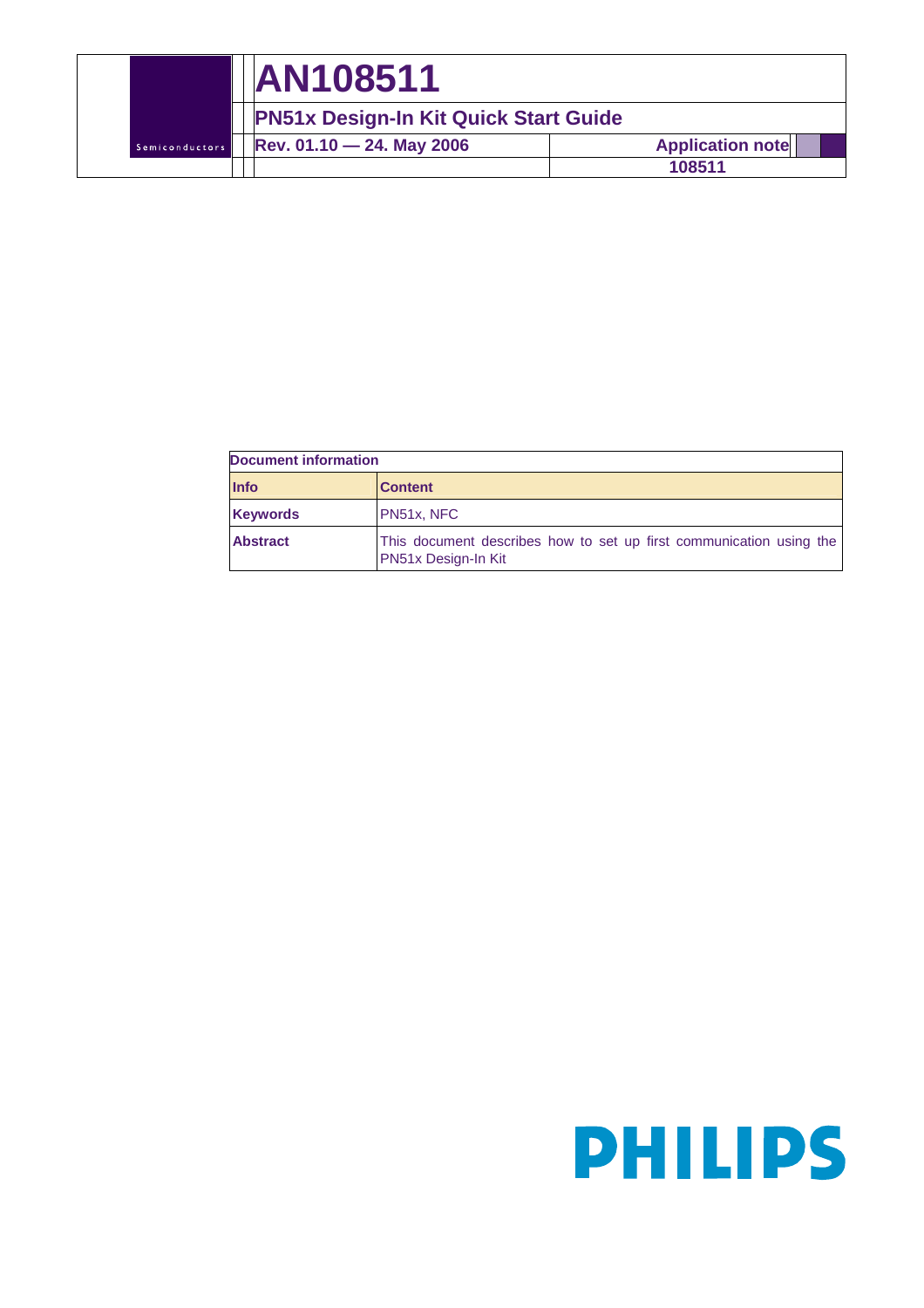**Revision history** 

| <b>INGVISION HISIONY</b> |             |                                                                      |  |
|--------------------------|-------------|----------------------------------------------------------------------|--|
| <b>Rev</b>               | <b>Date</b> | <b>Description</b>                                                   |  |
| 1.00                     | 2005-04-11  | First version along with BFL v3.1                                    |  |
| 1.10                     | 2006-03-30  | Update due to BFL v4.0 which follows Philips MoReUse Standardization |  |

# **Contact information**

For additional information, please visit: http://www.semiconductors.philips.com

For sales office addresses, please send an email to: sales.addresses@www.semiconductors.philips.com

| 108511                  |                           | © Koninkliike Philips Electronics N.V. 2006. All rights reserved. |
|-------------------------|---------------------------|-------------------------------------------------------------------|
| <b>Application note</b> | Rev. 01.10 - 24. May 2006 | of $25$                                                           |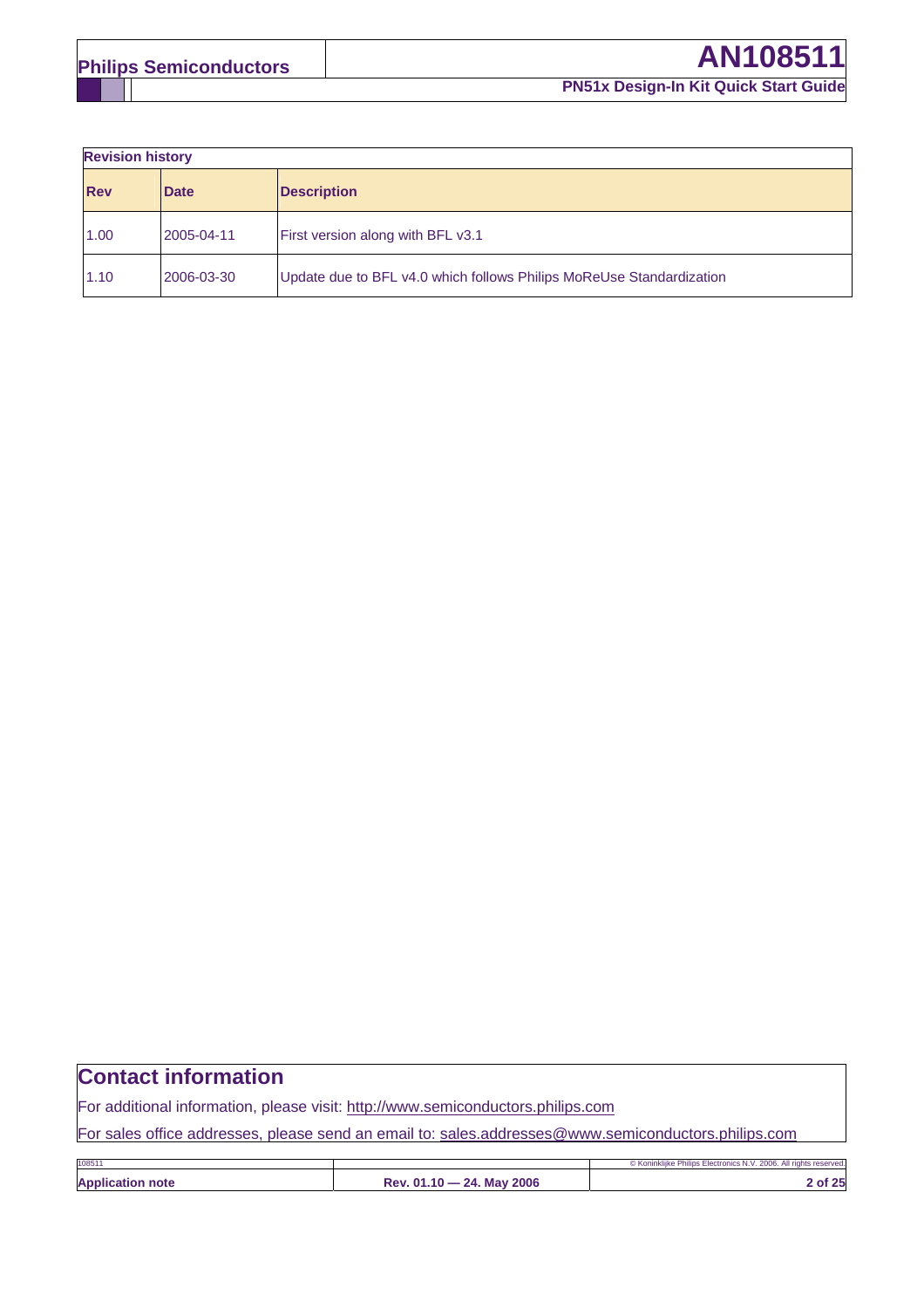# **1. Introduction**

The aim of this document is to show how to establish a first communication by use of the parts send within the PN51x Design-In Kit (Hardware) and the parts sent via Philips document control (Documentation and Software).

The naming "PN51x" refers to both products available - PN511 and PN512 - as there is no difference with respect to the initial steps.

After enumerating the prerequisites two different tools are presented. First a very simple piece of software which allows basic register operations, the second one will be a quick introduction to the NFC-BFL.

# **2. Prerequisites**

### **2.1 System Requirements**

- Two RS232 interfaces on host side
- Microsoft <Visual Studio (VS) .NET 2003>
- Acrobat Reader

### **2.2 References**

Near Field Communication (NFC)

• General Information

http://www.semiconductors.philips.com/markets/identification/products/nf c/index.html

- ECMA Near Field Communication (NFC) White Paper (PDF) http://www.ecma-international.org/activities/Communications/2004tg19- 001.pdf
- ECMA-340 Near Field Communication Interface and Protocol (NFCIP1)

This 2<sup>nd</sup> edition fully matches ISO/IEC 18092. http://www.ecma-international.org/publications/standards/Ecma-340.htm

• ISO18092 Near Field Communication – Interface and Protocol (NFCIP1)

http://www.iso.org/iso/en/CatalogueDetailPage.CatalogueDetail?CSNUM B ER=38578&COMMID=&scopelist=

| 108511                  |                                          | © Koninklijke Philips Electronics N.V. 2006. All rights reserved. |
|-------------------------|------------------------------------------|-------------------------------------------------------------------|
| <b>Application note</b> | 2006<br><b>24. May</b><br>$Rev. 01.10 -$ | of 25                                                             |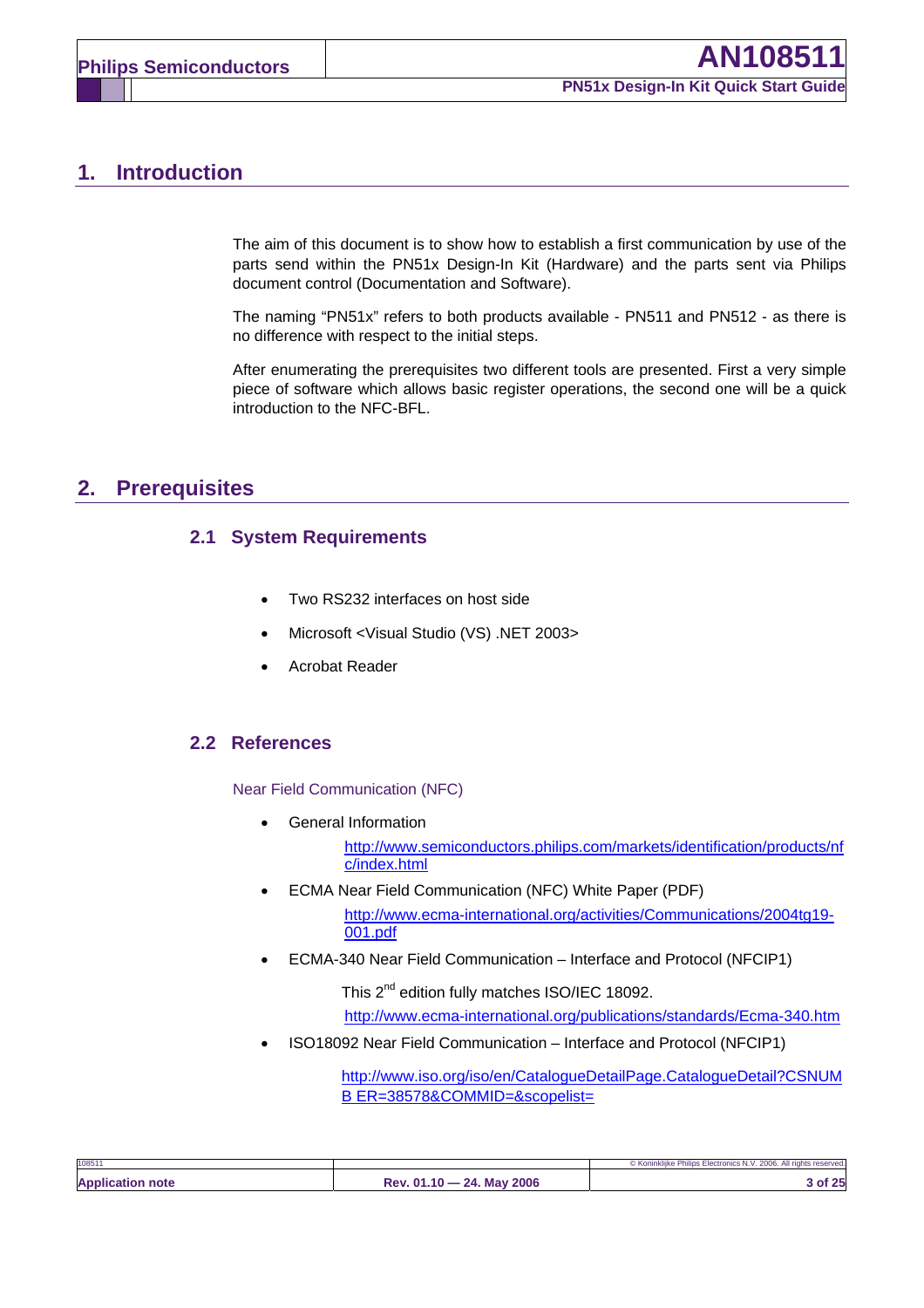• PN511 – Transmission module, Short Form Specification (PDF)

http://www.semiconductors.philips.com/acrobat\_download/other/identific ation/sfs\_pn511\_rev2.0.pdf

#### MIFARE® 1k Classic

- General Information
	- http://www.semiconductors.philips.com/markets/identification/products/m ifare/classic/index.html
- MIFARE® Functional Specification (PDF)

http://www.semiconductors.philips.com/acrobat\_download/other/identific ation/m001051.pdf

#### MIFARE® UltraLight (UL)

- General Information http://www.semiconductors.philips.com/markets/identification/products/m ifare/ulight/index.html
- MIFARE® UL Functional Specification (PDF) http://www.semiconductors.philips.com/acrobat\_download/other/identific ation/M028630.pdf

#### **2.3 Abbreviations**

| <b>BFL</b>  | "Basic Function Library" written in C and C++ to control our PN51x<br>products                                                                 |
|-------------|------------------------------------------------------------------------------------------------------------------------------------------------|
| MoReUse     | "Module Re-Use" Standard which is standardizing software for better<br>reuse within Philips (naming of interfaces, variables, parameters etc.) |
| <b>PCD</b>  | Proximity Coupled Device, "Reader/ Writer"                                                                                                     |
| <b>PICC</b> | Proximity Integrated Chip Card, "Tag, Card"                                                                                                    |

| 108511                  |                           | © Koninklijke Philips Electronics N.V. 2006. All rights reserved. |
|-------------------------|---------------------------|-------------------------------------------------------------------|
| <b>Application note</b> | Rev. 01.10 - 24. May 2006 | of 25                                                             |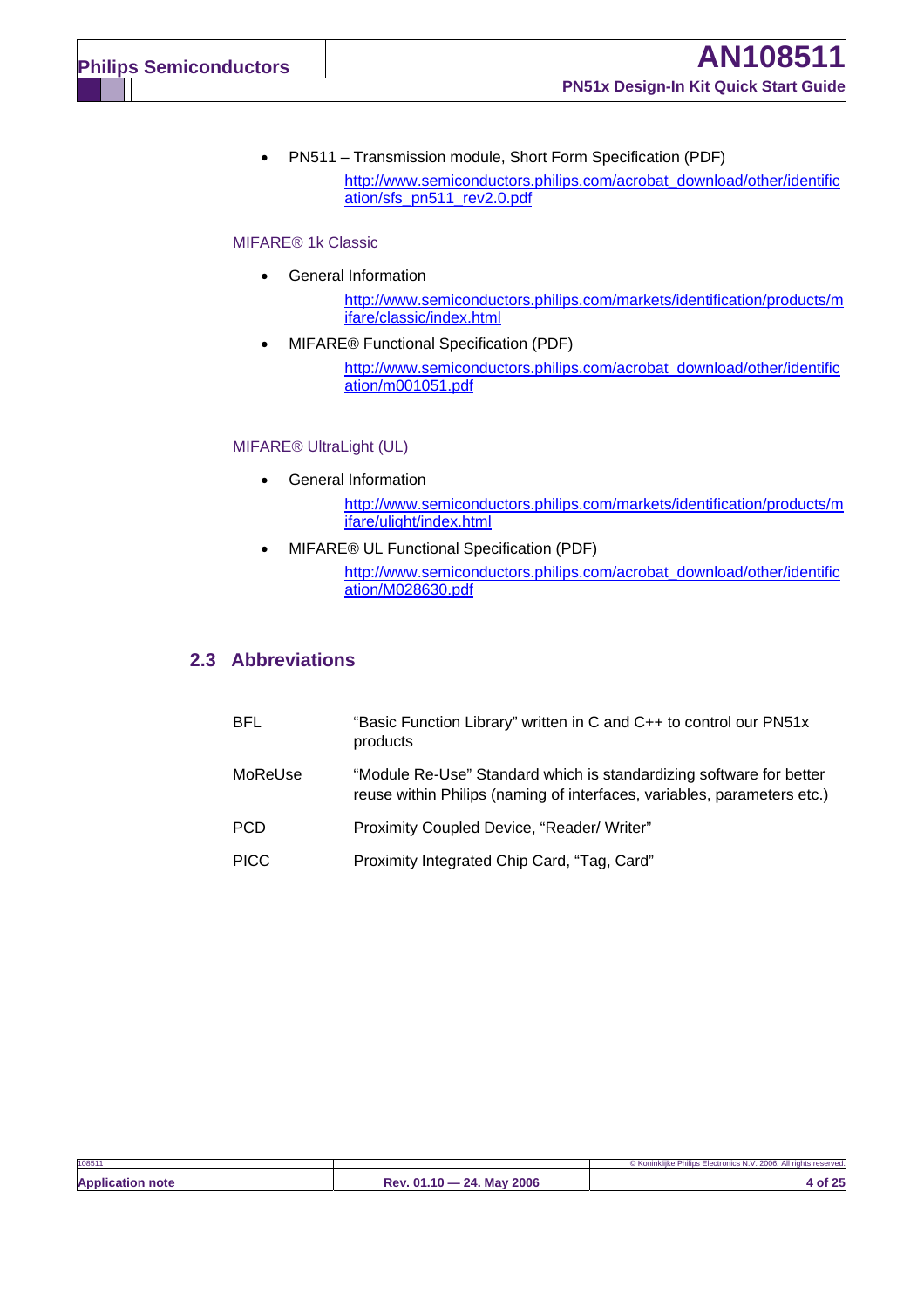# **3. Design-In-Kit: PN51x with NFC-BFL**

Latest Demo-Boards have the type and hardware version printed on the antenna part of the PCB. You might find PN511 with hardware version 0xa.0 or PN512 with hardware version 0x8.0 inside your hardware package. We will refer to them as PN51x Demo-Board. The hardware version can be read at location 0x37 of the registers, too (Some hint for the already advanced users).

### **3.1 Hardware: Design-In Kit PN51x**

- 2 Demo Boards PN51x
- 2 Power Supplies
- 3 MIFARE® UltraLight Cards
- 3 MIFARE® Classic 1k Cards
- Two serial cables

### **3.2 Software: SDK BFL PN51x**

Inside the BFL Package you find this self extracting file: "NFC-Tools-Setup-V4\_x.exe". The default installation directory is C:\Program Files\Philips Semiconductors\NFC PN51x Tools v4.x.x\. Please double-click on it and follow the instructions of the install shield.

To check that all components are installed correctly go to **Start/Programs/Philips Semiconductors/NFC PN51x Tools/** or to the given hard disk directories and compare to following list:

1. JoinerPCSerial and Scripts (\*.jcf files)

C:\Program Files\Philips Semiconductors\NFC PN51x Tools V4.x.x\JoinerPcSerial

2. Example Project VS .NET solution file (ExampleProject.sln)

C:\Program Files\Philips Semiconductors\NFC PN51x Tools V4.x.x\Bfl\ex

3. makefile (see Annex B)

C:\Program Files\Philips Semiconductors\NFC PN51x Tools V4.x.x\Bfl\ex

4. BFL Reference Manual

C:\Program Files\Philips Semiconductors\NFC PN51x Tools V4.x.x\Bfl\docs\14\_user\_doc

| 108511                  |                           | © Koninklijke Philips Electronics N.V. 2006. All rights reserved. |
|-------------------------|---------------------------|-------------------------------------------------------------------|
| <b>Application note</b> | Rev. 01.10 - 24. May 2006 | <b>of</b> 25                                                      |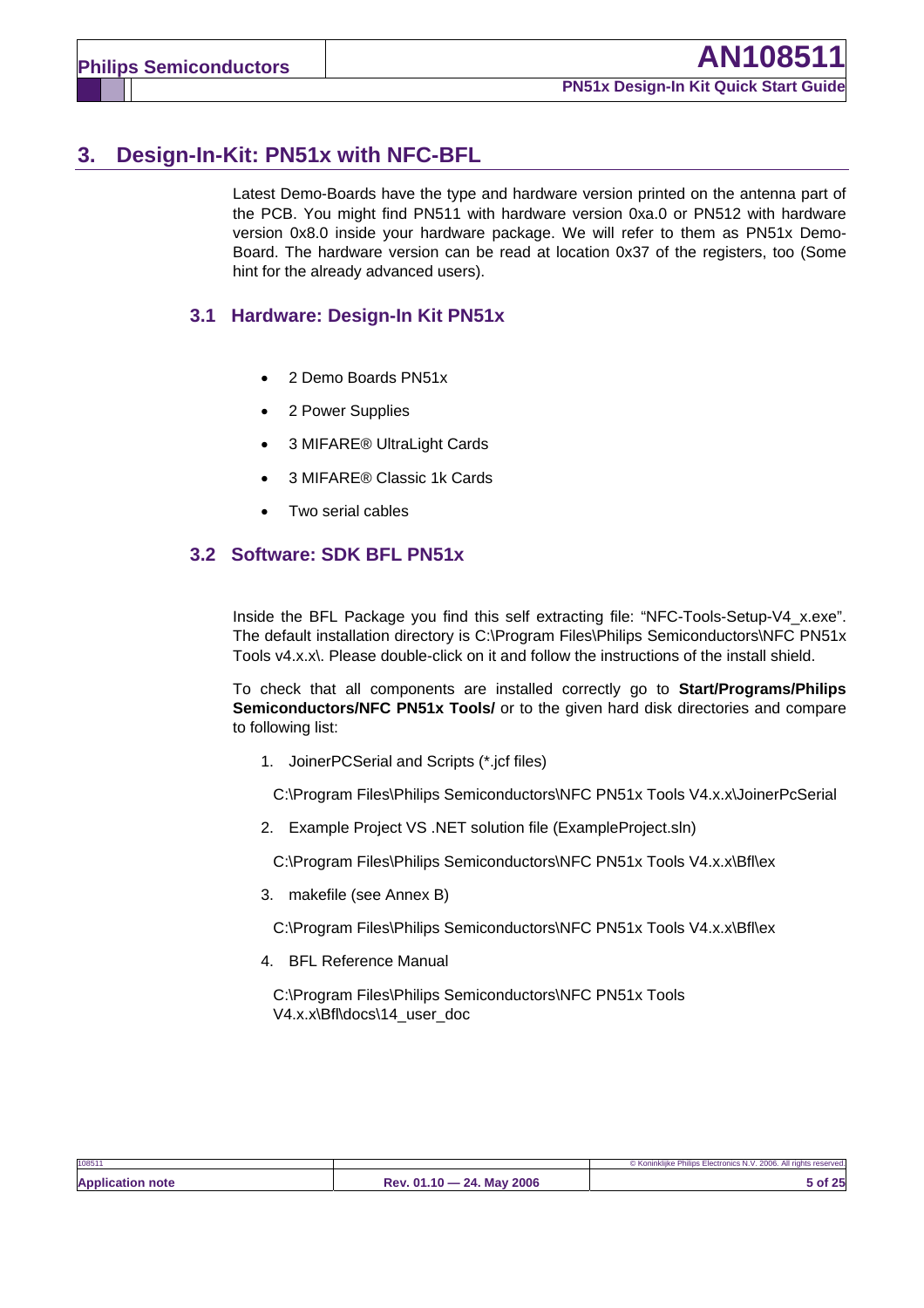Further Documents which will be provided via document control (either sent by e-mail or on a CD). It is up to the user to put them into a specific (project-) folder and put its links into the start menu.

- 5. AN1085: PN51x Design-In Kit Quick Start Guide
- 6. AN1087: Tips and Tricks when integrating PN51x
- 7. UM1194: PN51x Demo-Board Description
- 8. AN1007: NFC Transmission Module Antenna and RF Design Guide
- 9. Datasheet PN51x Transmission Module
	- a. 1113 Data Sheet PN512 or
	- b. 0797 Data Sheet PN511
- 10. 1013 Anomaly Sheet for PN51x
- 11. AN10362: Near Field Communication FAQ

| 108511                  |                           | © Koninklijke Philips Electronics N.V. 2006. All rights reserved. |
|-------------------------|---------------------------|-------------------------------------------------------------------|
| <b>Application note</b> | Rev. 01.10 - 24. May 2006 | 6 of 25                                                           |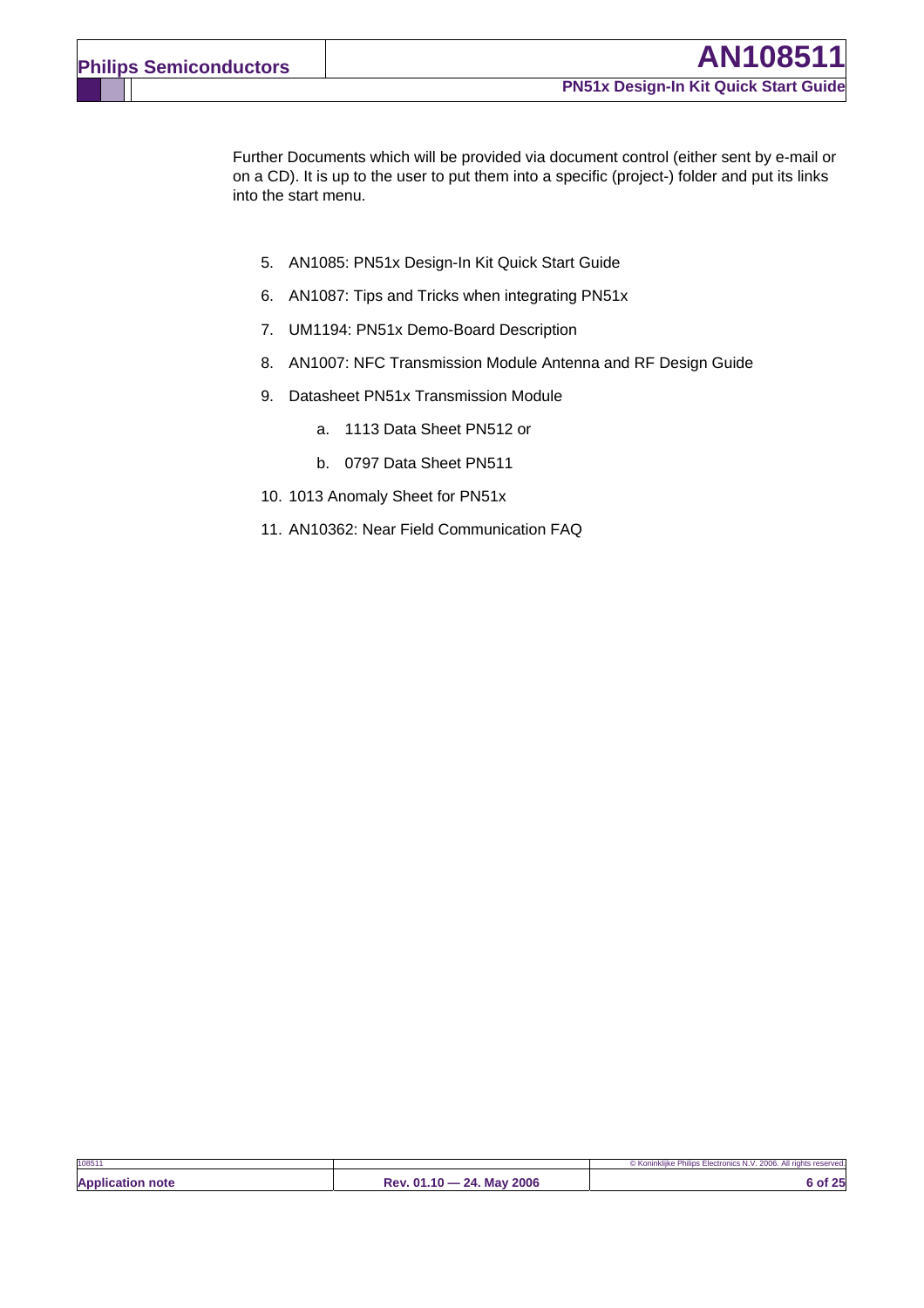# **4. Using the JoinerPCSerial**

This application is provided as an executable with a graphical user interface. In principal it is build on very low level – just offering read and write register operations basically. It can be compared to the Bus-Abstraction Layer which is part of the NFC-BFL software package.

The software can be used to communicate with PN51x on register level. By use of script files the single register operations provide the necessary settings to configure the IC for a certain operating mode. The script files have the extension \*.jcf.

Note that this application is intended to configure the PN51x. In order to perform more complex tasks (including control flow,...) the ExampleProject shall be used.

#### The following script files are provided:

|  | mifare_reader.jcf | - act as Mifare® reader |
|--|-------------------|-------------------------|
|--|-------------------|-------------------------|

- nfc\_initiator\_106kbps.jcf act as active NFC Initiator
- nfc\_target\_106kbps.jcf act as passive NFC Target
- passive\_target.jcf act as passive PICC Target
- passive\_initiator\_212.jcf act as FeliCa™ reader
- loop\_jmp\_example.jcf example how to implement JCF loops

| 108511                  |                                | © Koninkliike Philips Electronics N.V. 2006. All rights reserved. |
|-------------------------|--------------------------------|-------------------------------------------------------------------|
| <b>Application note</b> | 24. May 2006<br>$Rev. 01.10 -$ | of 25                                                             |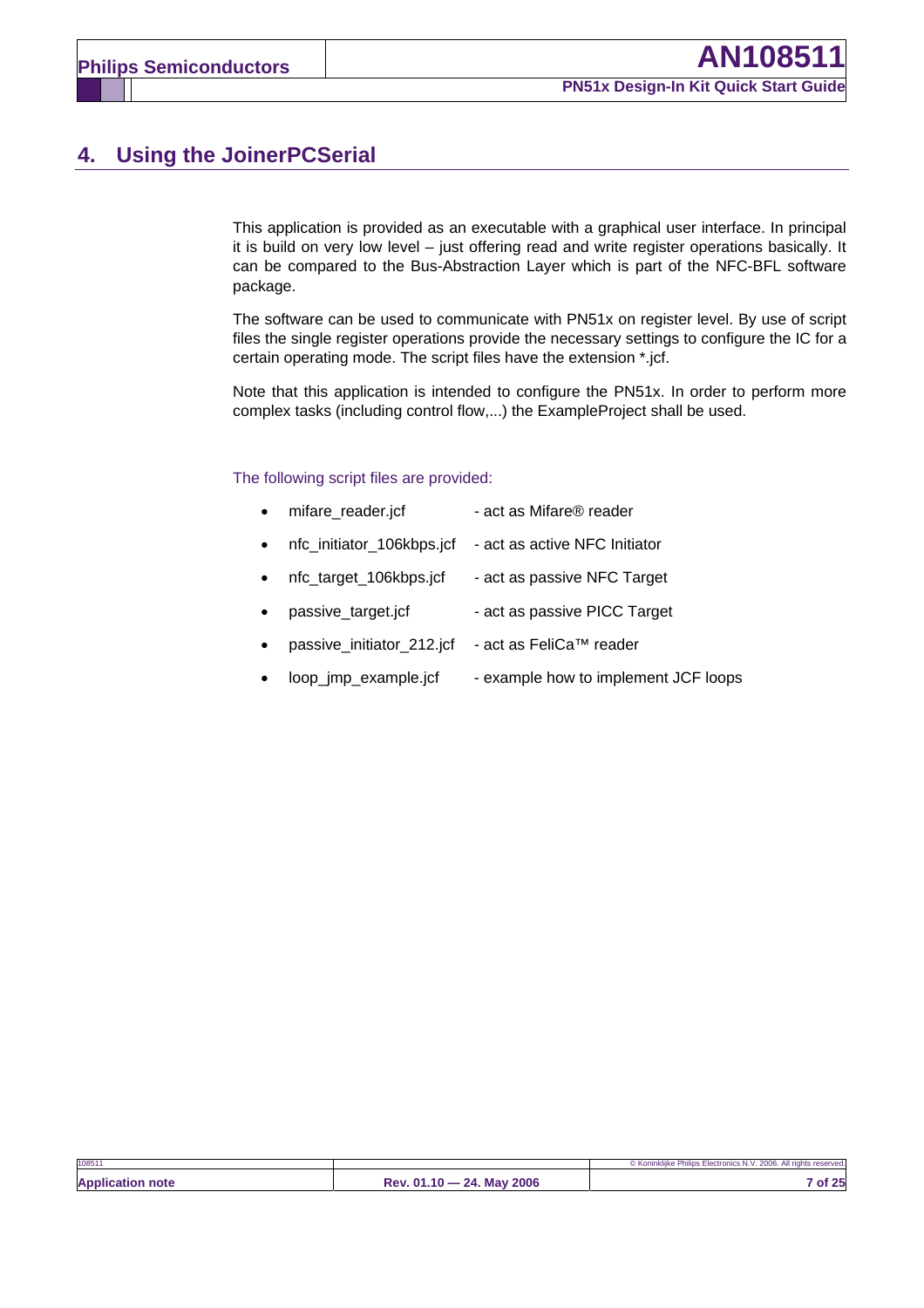### **4.1 Getting Started**

Please connect one PN51x Demoboard to the RS232 interface and power it up using the enclosed switching power supply.

1. Start JoinerPCSerial by clicking on: **Start/Programs/Philips Semiconductors/NFC PN51x Tools/JoinerPCSerial**. An empty window opens:

| $\begin{array}{c c c c c c} \hline \textbf{u} & \textbf{u} & \textbf{v} \\ \hline \textbf{u} & \textbf{u} & \textbf{v} \end{array}$<br><b>B</b> Joiner Serial RS 232 Test Program<br>File Port Action Log<br>Help |                      |
|-------------------------------------------------------------------------------------------------------------------------------------------------------------------------------------------------------------------|----------------------|
| Port<br>Action<br>Select JDF<br>Process JCF<br>Override Name:<br>Open<br>Register I/G<br>Milare Reader<br>Close:                                                                                                  | <b>Action Window</b> |
| Dump Register<br>All to 115 kbps<br>Command Line<br>Process<br>Operation Status                                                                                                                                   | Command Window       |
| <b>NULL</b><br>COM3 9600 C N                                                                                                                                                                                      | <b>Status Window</b> |
| ×                                                                                                                                                                                                                 | <b>Trace Window</b>  |

The *Joiner Serial RS232 Test Program* (=JoinerPCSerial) is a simple User Interface (UI) utility for register-based access to the Joiner hardware using the serial interface and the *Basic Function Library (BFL)*.

2. The RS232 COM port has to be configured: **Port/Settings…**

| File<br>Port Action Log                           | <b>7</b> Joiner Serial RS 232 Test Program                                                                                             |                                |
|---------------------------------------------------|----------------------------------------------------------------------------------------------------------------------------------------|--------------------------------|
| Port<br>Open                                      | Action<br>Select JCF<br>Override Name:<br><b>R5232</b>                                                                                 | P<br>$\vert x \vert$           |
| Close<br>All to 115 k<br>Command Li               | <b>RS 232 Port Parameters</b><br>Serial Port<br>Verification & Status<br>COM1:<br>Verify<br>COM2:<br>COM3:<br>OK (0x00000000)<br>COM4: | Mif<br>Apply<br>Dun<br>Discard |
| Operation SI<br><b>NULL</b><br><b>96</b><br>COM3: | Serial Line Data Representation<br>Arrange for Joiner DIGITAL Test-Chip                                                                |                                |

Choose the appropriate RS232 COM port for your serial communication, **Verify** (checks if the port is used or not) your selection and press **Apply**.

| 10851                   |                                         | © Koninklijke Philips Electronics N.V. 2006. All rights reserved. |
|-------------------------|-----------------------------------------|-------------------------------------------------------------------|
| <b>Application note</b> | <b>May 2006</b><br>24<br>$Rev. 01.10 -$ |                                                                   |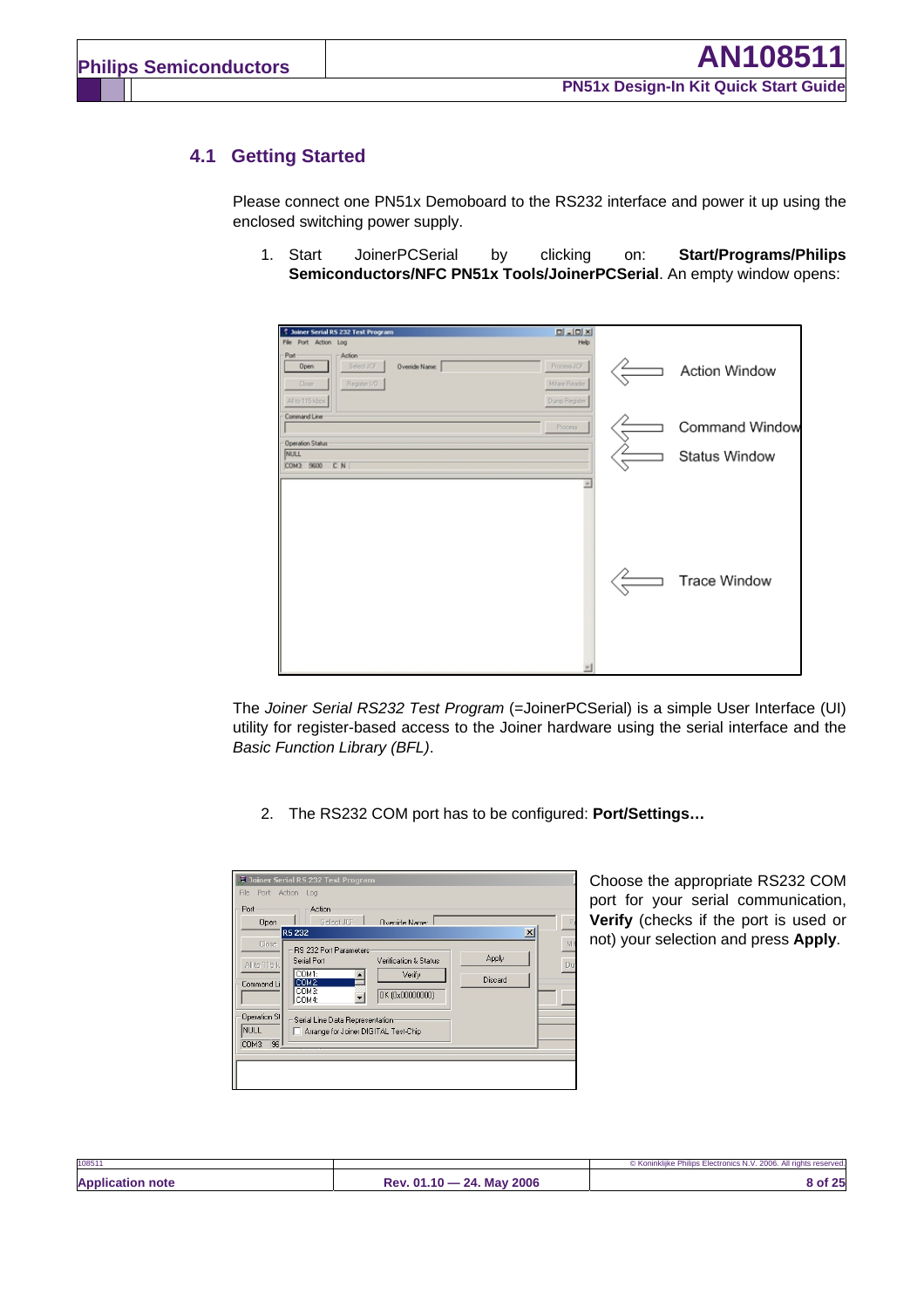3. By using the **Open** button the communication channel should be established. An indicator of correct settings is the changing of all buttons but Open from inactive to active state.

| $\begin{array}{c c c c c c} \hline \textbf{H} & \textbf{H} & \textbf{H} & \textbf{H} \\ \hline \end{array}$<br>ę<br>Joiner Serial RS 232 Test Program                               |               |  |  |  |  |  |  |  |  |  |
|-------------------------------------------------------------------------------------------------------------------------------------------------------------------------------------|---------------|--|--|--|--|--|--|--|--|--|
| File Port Action<br>Help<br>Log                                                                                                                                                     |               |  |  |  |  |  |  |  |  |  |
| Port<br>Action                                                                                                                                                                      |               |  |  |  |  |  |  |  |  |  |
| Select JCF<br>Override Name:<br>Open                                                                                                                                                | Process JCF   |  |  |  |  |  |  |  |  |  |
| Register I/O<br>Close                                                                                                                                                               | Mifare Reader |  |  |  |  |  |  |  |  |  |
| All to 115 kbps                                                                                                                                                                     | Dump Register |  |  |  |  |  |  |  |  |  |
| Command Line                                                                                                                                                                        |               |  |  |  |  |  |  |  |  |  |
|                                                                                                                                                                                     | Process       |  |  |  |  |  |  |  |  |  |
| <b>Operation Status</b>                                                                                                                                                             |               |  |  |  |  |  |  |  |  |  |
| NULL                                                                                                                                                                                |               |  |  |  |  |  |  |  |  |  |
| 0 N<br>9600<br>COM2:                                                                                                                                                                |               |  |  |  |  |  |  |  |  |  |
| Registersetting :                                                                                                                                                                   |               |  |  |  |  |  |  |  |  |  |
| 1<br>2<br>3<br>8<br>9<br>A<br>n<br>5<br>6<br>7<br>c<br>F<br>4<br>B<br>D<br>к                                                                                                        |               |  |  |  |  |  |  |  |  |  |
| PO 00 20 80 00<br>13 00 21<br>14<br>08<br>00xx<br>00<br>00<br>00<br>a <sub>0</sub><br>00                                                                                            |               |  |  |  |  |  |  |  |  |  |
| 3b 00<br>80<br>84<br>P1<br>00<br>00<br>00 10<br>4d<br>00 00<br>62<br>00<br>00<br>84<br>eb<br>P2<br>00<br>ff ff<br>00<br>26<br>87 48<br>88<br>20<br>20<br>00 00<br>00<br>00<br>ef ff |               |  |  |  |  |  |  |  |  |  |
| P3<br>00 00 80<br>00<br>00<br>00 00 28<br>20<br>02 88 ff<br>03 00<br>00<br>00                                                                                                       |               |  |  |  |  |  |  |  |  |  |
|                                                                                                                                                                                     |               |  |  |  |  |  |  |  |  |  |
|                                                                                                                                                                                     |               |  |  |  |  |  |  |  |  |  |
|                                                                                                                                                                                     |               |  |  |  |  |  |  |  |  |  |
|                                                                                                                                                                                     |               |  |  |  |  |  |  |  |  |  |

An additional check can be performed using the **Dump Register** button. It returns the actual PN51x settings. The result can be read off in the trace window.

| Dperation Status:                                 |      |    |  |  |                                                    |  |  |  |  |
|---------------------------------------------------|------|----|--|--|----------------------------------------------------|--|--|--|--|
| Inull                                             |      |    |  |  |                                                    |  |  |  |  |
| COM2:                                             | 9600 | 0N |  |  |                                                    |  |  |  |  |
|                                                   |      |    |  |  |                                                    |  |  |  |  |
|                                                   |      |    |  |  |                                                    |  |  |  |  |
| Writing Error on register 0x00: RCLSTATUS 0x0104! |      |    |  |  |                                                    |  |  |  |  |
| Registersetting :                                 |      |    |  |  |                                                    |  |  |  |  |
|                                                   |      |    |  |  | .scenescom.g.<br>0 1 2 3 4 5 6 7 8 9 A T B C D B F |  |  |  |  |

If a timeout occurred something in the previous setup procedure went wrong. Compare with the window on the left.

4. By pressing **Select JCF** a window with all delivered scripts is opened. For this first try the file "mifare reader.jcf" is taken.

| <b>Open</b>                                             |                                                                                                                                                                     | ?      |
|---------------------------------------------------------|---------------------------------------------------------------------------------------------------------------------------------------------------------------------|--------|
|                                                         | ← 国 合 国 →<br>Look in: GJ JoinerPcSerial                                                                                                                             |        |
| History<br>Desktop<br>70<br>My Documents<br>ATP01797 on | an loop_jmp_example.jcf<br>mifare_reader.jcf<br>an Infc_initiator_106kbps.jcf<br>an Infc_target_106kbps.jcf<br>an passive_initiator_212.jcf<br>a passive_target.jcf |        |
|                                                         | mifare reader.jcf<br>File name:                                                                                                                                     | Qpen   |
|                                                         | Files of type:<br>Command File                                                                                                                                      | Cancel |
| My Network P                                            | Open as read-only                                                                                                                                                   |        |

It might be useful while investigating the different modes to open the files in a text editor, too, due to inline documentation which will not be displayed in the trace window.

| 108511                |                                       | © Koninkliike Philips Electronics<br>s N.V. 2006. All rights reserved. |
|-----------------------|---------------------------------------|------------------------------------------------------------------------|
| <b>Applic</b><br>note | 2006<br>24<br>$4.04 -$<br>Mav<br>9 AV | つち<br>or za                                                            |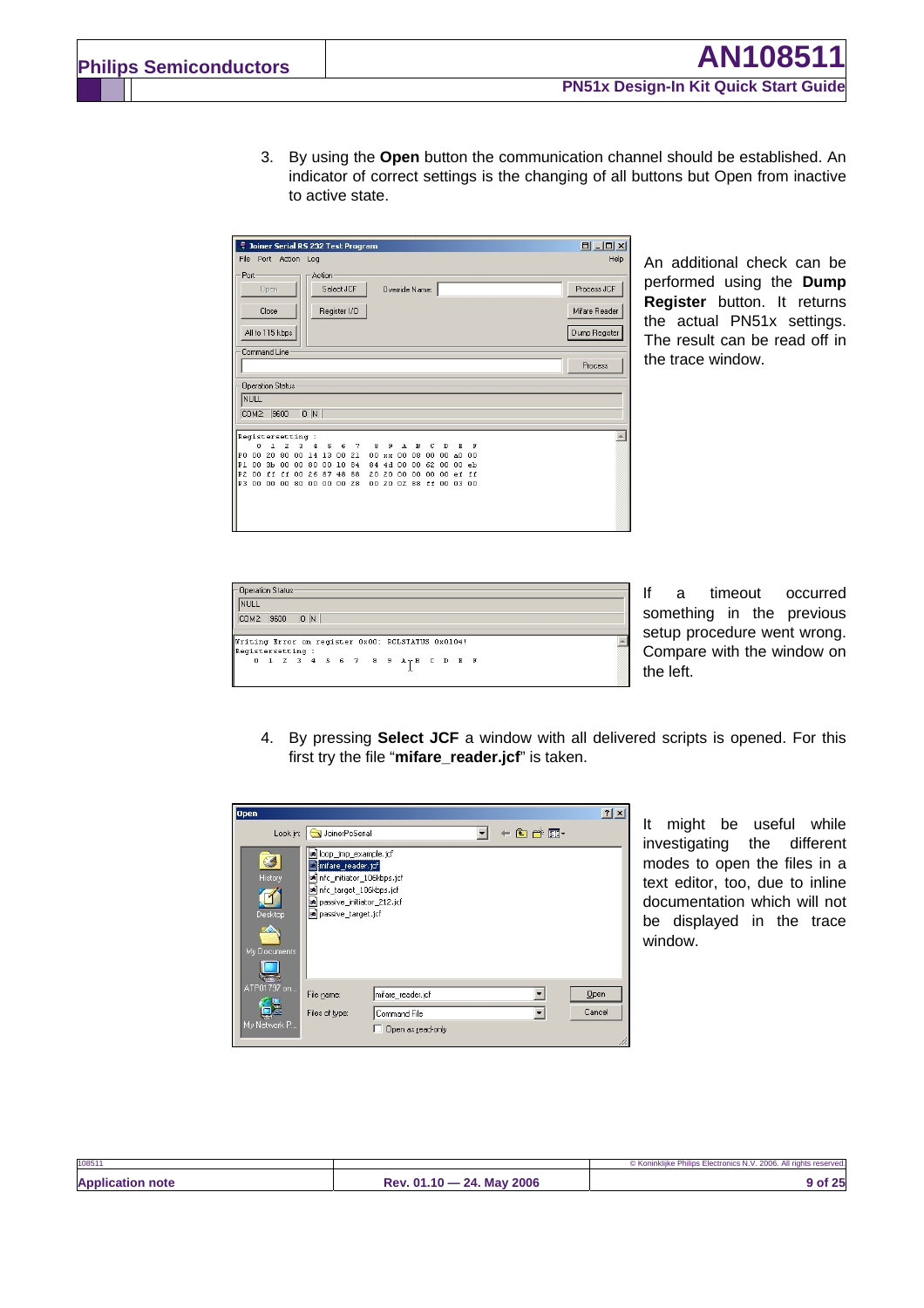5. Put a MIFARE® Classic 1k or MIFARE® UltraLight (UL) on the Demo-Board and start the communication by using the **Process JCF** button.

| 7 Joiner Serial RS 232 Test Program |                                                                                                 | $\boxed{\blacksquare - \square \times }$ |
|-------------------------------------|-------------------------------------------------------------------------------------------------|------------------------------------------|
| File Port Action Log                |                                                                                                 | Help                                     |
| Port<br>Action:                     |                                                                                                 |                                          |
| Select JCE<br>Open.                 | Override Name: mifare_reader                                                                    | Process JCF                              |
| Close<br>Register I/O               |                                                                                                 | Mifare Reader                            |
|                                     |                                                                                                 |                                          |
| All to 115 kbps                     |                                                                                                 | Dump Register                            |
| Command Line                        |                                                                                                 |                                          |
|                                     |                                                                                                 | Process                                  |
|                                     |                                                                                                 |                                          |
| <b>Operation Status</b>             |                                                                                                 |                                          |
|                                     | C:\Program Files\Philips Semiconductors\NFC PN511 Tools V3.0.0\JoinerPcSerial\mifare_reader.icf |                                          |
| COM2: 9600<br>D N                   |                                                                                                 |                                          |
|                                     |                                                                                                 |                                          |
| Mifare Reader for eval-board vl.1:  |                                                                                                 |                                          |
|                                     |                                                                                                 |                                          |
| SR 01 OF<br>IC Configuration:       | // (RCLSTATUS 0000)                                                                             |                                          |
|                                     |                                                                                                 |                                          |
| SR OC<br>10                         | // (RCLSTATUS 0000)                                                                             |                                          |
| SR 15<br>40                         | // (RCLSTATUS 0000)                                                                             |                                          |
| SR 18 55                            | // (RCLSTATUS 0000)                                                                             |                                          |
| SR 19 4D                            | // (RCLSTATUS 0000)                                                                             |                                          |
| SP<br>26<br>59                      | // (RCLSTATUS 0000)                                                                             |                                          |
| SR<br>27<br>F <sub>4</sub>          | // (RCLSTATUS 0000)                                                                             |                                          |
| SR<br>14 83                         | // (RCLSTATUS 0000)                                                                             |                                          |
| Start Transceive:                   |                                                                                                 |                                          |
| SR 01 0C                            | // (RCLSTATUS 0000)                                                                             |                                          |
| Mifare Request:                     |                                                                                                 |                                          |
|                                     |                                                                                                 |                                          |
| SR 0A 80                            | // (RCLSTATUS 0000)                                                                             |                                          |
| SR 09<br>26                         | // (RCLSTATUS 0000)                                                                             |                                          |
| RE<br>0A<br>01                      | $//$ data == 01 $//$ (RCLSTATUS 0000)                                                           |                                          |
| SR<br>0 <sub>D</sub><br>87          | // (RCLSTATUS 0000)                                                                             |                                          |
| Response ATQ:                       |                                                                                                 |                                          |
| GR 06                               | // data == $00$ // (RCLSTATUS 0000)                                                             |                                          |
| RE<br>0A 02                         | $//$ data == 02 $//$ (RCLSTATUS 0000)                                                           |                                          |
|                                     |                                                                                                 |                                          |

The first line sets register 01 with value 0x0F. A soft reset is performed. The status variable RCLSTATUS showing 0 indicates that no error in the communication has occurred.



All the possible commands (e.g. SR, RE…) used in the scripts are explained when selecting **Help/Commands**.

#### All commands are explained in Appendix A, too.

As mentioned above more details on the scripts can be viewed at by opening the \*.jcf file with a text editor.

| 108511                  |                           | © Koninklijke Philips Electronics N.V. 2006. All rights reserved. |
|-------------------------|---------------------------|-------------------------------------------------------------------|
| <b>Application note</b> | Rev. 01.10 - 24. May 2006 | 10 of 25                                                          |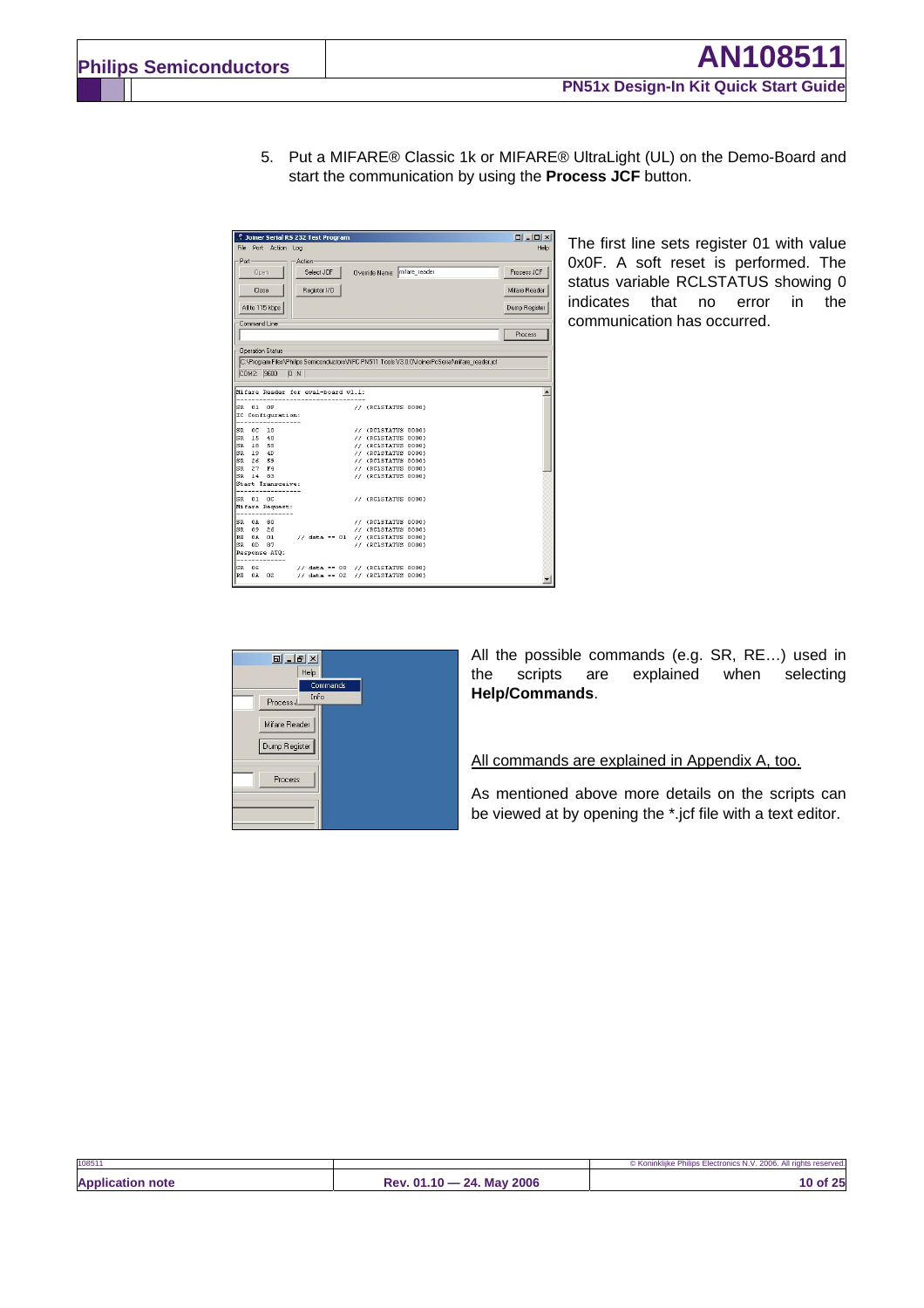The first comments of the script chosen: mifare reader.jcf to compare it to the output of the trace window:

CLL // Clear History //> Mifare Reader for eval-board v1.1: //> ---------------------------------- SR 01 0F // Softreset //> IC Configuration: //> ----------------- SR 0c 10 // ControlReg - Initiator SR 15 40 // TxAutoReg SR 18 55 // RxThresholdReg - MinLevel, CollLevel SR 19 4D // DemodReg SR 26 59 // RFCfgReg - RxGain SR 27 F4 // GsNReg - CWGsN, ModGsN SR 14 83 // TxControlReg - InvTx2On=1, Tx2RFEn, Tx1RFEn //> Start Transceive: //> ----------------- SR 01 0c // CommandReg - transceive //> Mifare Request: //> --------------- SR 0a 80 // flush FIFO SR 09 26 // FIFO - Request code RE 0a 01 // Read FIFOLevel … .. .

| 108511                  |                           | © Koninklijke Philips Electronics N.V. 2006. All rights reserved. |
|-------------------------|---------------------------|-------------------------------------------------------------------|
| <b>Application note</b> | Rev. 01.10 - 24. May 2006 | 1 of 25                                                           |
|                         |                           |                                                                   |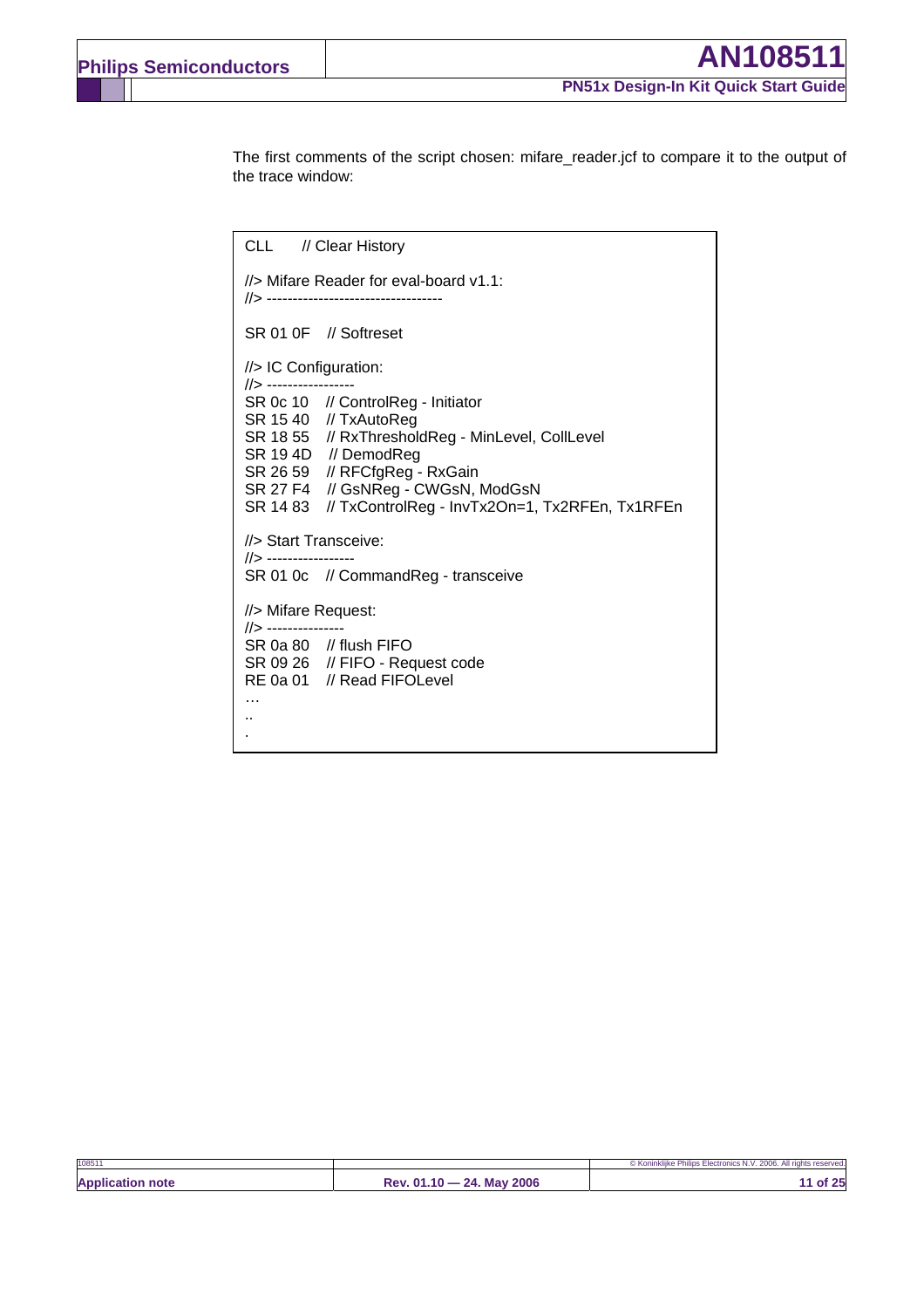|           |          | Joiner Serial RS 232 Test Program |        |                                    |  |                                                                                                 |  | $\begin{array}{c c c c c} \hline \textbf{D} & \textbf{L} & \textbf{D} & \textbf{X} \end{array}$ |      |
|-----------|----------|-----------------------------------|--------|------------------------------------|--|-------------------------------------------------------------------------------------------------|--|-------------------------------------------------------------------------------------------------|------|
| File      |          | Port Action Log                   |        |                                    |  |                                                                                                 |  |                                                                                                 | Help |
| Port      |          |                                   | Action |                                    |  |                                                                                                 |  |                                                                                                 |      |
|           | Open     |                                   |        | Select JCF                         |  | Override Name: mifare_reader                                                                    |  | Process JCF                                                                                     |      |
|           | Close    |                                   |        | Register I/O                       |  |                                                                                                 |  | Mifare Reader                                                                                   |      |
|           |          | All to 115 kbps                   |        |                                    |  |                                                                                                 |  | Dump Register                                                                                   |      |
|           |          | Command Line                      |        |                                    |  |                                                                                                 |  |                                                                                                 |      |
|           |          |                                   |        |                                    |  |                                                                                                 |  | Process                                                                                         |      |
|           |          |                                   |        |                                    |  |                                                                                                 |  |                                                                                                 |      |
|           |          | <b>Operation Status</b>           |        |                                    |  |                                                                                                 |  |                                                                                                 |      |
|           |          |                                   |        |                                    |  | C:\Program Files\Philips Semiconductors\NFC PN511 Tools V3.0.0\JoinerPcSerial\mifare_reader.jcf |  |                                                                                                 |      |
|           |          |                                   |        |                                    |  |                                                                                                 |  |                                                                                                 |      |
|           |          | COM2: 9600                        | 0 N    |                                    |  |                                                                                                 |  |                                                                                                 |      |
|           |          |                                   |        |                                    |  |                                                                                                 |  |                                                                                                 |      |
| GR        | 06       |                                   |        |                                    |  | $//$ data == 00 $//$ (RCLSTATUS 0000)                                                           |  |                                                                                                 |      |
| RE        | 0A       | 05                                |        | $11$ data == 05                    |  | // (RCLSTATUS 0000)                                                                             |  |                                                                                                 |      |
| GR        | 09       |                                   |        | $11$ data == 88                    |  | // (RCLSTATUS 0000)                                                                             |  |                                                                                                 |      |
| GR.       | 09       |                                   |        | $11$ data == 04                    |  | // (RCLSTATUS 0000)                                                                             |  |                                                                                                 |      |
| GR        | 09       |                                   |        | $//$ data == B0                    |  | // (RCLSTATUS 0000)                                                                             |  |                                                                                                 |      |
| GR.       | 09       |                                   |        | $11$ data == $DS$                  |  | // (RCLSTATUS 0000)                                                                             |  |                                                                                                 |      |
| GR        | 09       |                                   |        | $//$ data == E9                    |  | // (RCLSTATUS 0000)                                                                             |  |                                                                                                 |      |
|           |          | Mifare Select:                    |        |                                    |  |                                                                                                 |  |                                                                                                 |      |
|           |          |                                   |        |                                    |  |                                                                                                 |  |                                                                                                 |      |
| SR        | 0A       | 80                                |        |                                    |  | // (RCLSTATUS 0000)                                                                             |  |                                                                                                 |      |
| SR        | 09       | 93                                |        |                                    |  | // (RCLSTATUS 0000)                                                                             |  |                                                                                                 |      |
| SR        | 09       | 70                                |        |                                    |  | // (RCLSTATUS 0000)                                                                             |  |                                                                                                 |      |
| SR        | 12       | 80                                |        |                                    |  | // (RCLSTATUS 0000)                                                                             |  |                                                                                                 |      |
| SR.       | 13       | 80                                |        |                                    |  | // (RCLSTATUS 0000)                                                                             |  |                                                                                                 |      |
| SR        | 09       | 88                                |        |                                    |  | // (RCLSTATUS 0000)                                                                             |  |                                                                                                 |      |
| SR        | 09       | 04                                |        |                                    |  | // (RCLSTATUS 0000)                                                                             |  |                                                                                                 |      |
| SR        | 09       | B0                                |        |                                    |  | // (RCLSTATUS 0000)                                                                             |  |                                                                                                 |      |
| SR        | 09       | D <sub>5</sub>                    |        |                                    |  | // (RCLSTATUS 0000)                                                                             |  |                                                                                                 |      |
| SR.       | 09       | E9                                |        |                                    |  | // (RCLSTATUS 0000)                                                                             |  |                                                                                                 |      |
| SR        | OD       | 80                                |        |                                    |  | // (RCLSTATUS 0000)                                                                             |  |                                                                                                 |      |
|           |          | Response SAK:                     |        |                                    |  |                                                                                                 |  |                                                                                                 |      |
|           |          |                                   |        | $//$ data == 00                    |  | // (RCLSTATUS 0000)                                                                             |  |                                                                                                 |      |
|           |          |                                   |        |                                    |  |                                                                                                 |  |                                                                                                 |      |
| GR        | 06       |                                   |        |                                    |  |                                                                                                 |  |                                                                                                 |      |
| RE<br>GR. | 0A<br>n9 | $_{01}$                           |        | $1/$ data == 01<br>$//$ data == 04 |  | // (RCLSTATUS 0000)<br>// (RCLSTATUS 0000)                                                      |  |                                                                                                 |      |

Scrolling down to the end of the trace window the Select Acknowledge (SAK) can be read off. For this example with the MIFARE® UL card it has to be 0x04. If the MIFARE® Classic 1k is placed on the antenna the SAK is supposed to be 0x08.

This code is used to determine the type of card and its capabilities respectively.

### **4.2 Command Line**

Besides the scripts single commands can be handled, too. This can be done by typing e.g. **SR 01 0F** (Set Register 01 to 0x0F to perform a Soft-Reset) in the Command Line and execute it with **Process**. In principle all lines of the scripts provided could be fed into the command line sequentially, each followed with a **Process**. Its main intention is to try out small sequences in interaction with the Dump Register function to verify modifications visually.

### **4.3 Register I/O**

The button Register I/O can be used to read from and write to certain registers.

| 108511                  |                           | © Koninklijke Philips Electronics N.V. 2006. All rights reserved. |
|-------------------------|---------------------------|-------------------------------------------------------------------|
| <b>Application note</b> | Rev. 01.10 - 24. May 2006 | 12 of 25                                                          |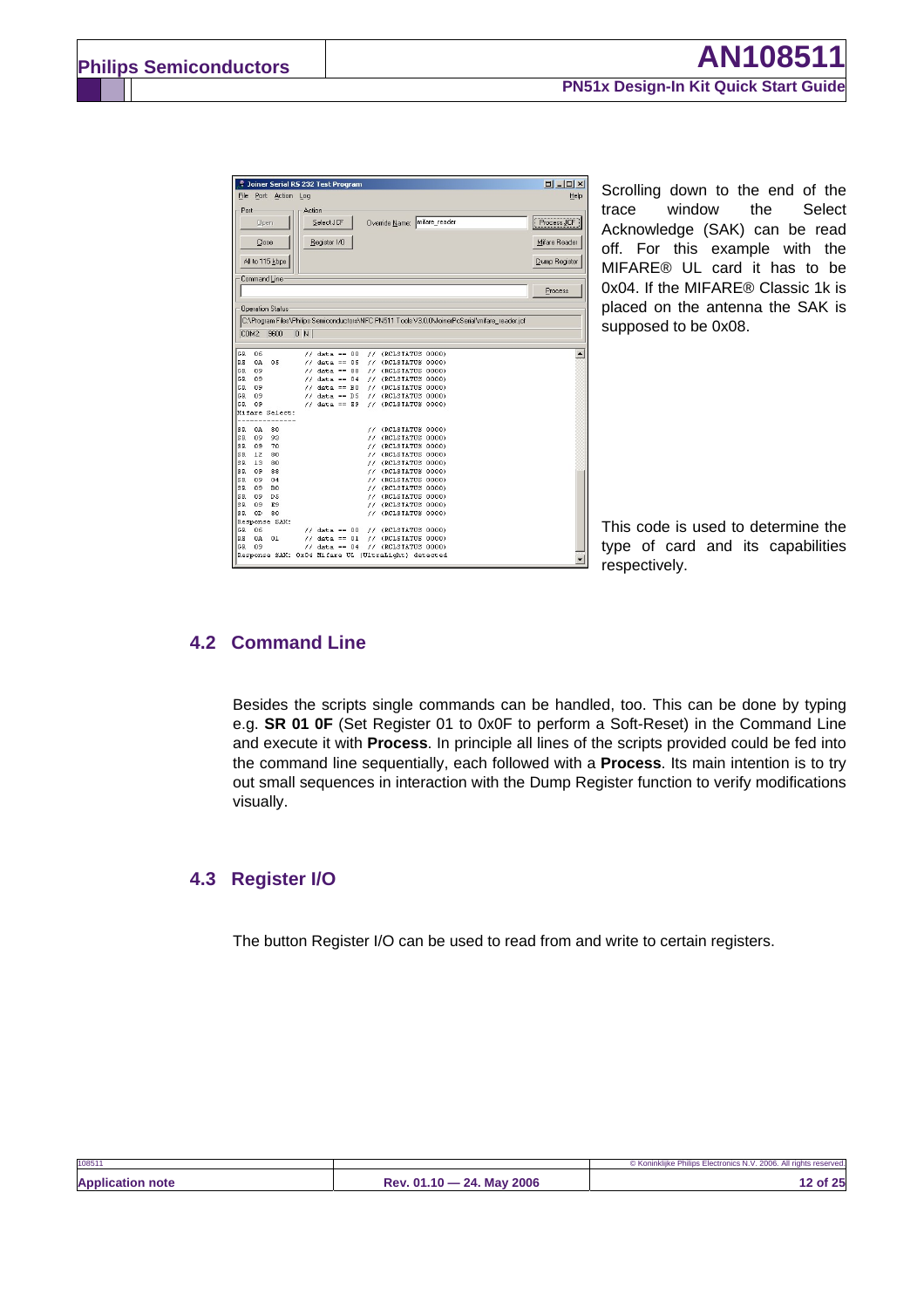## **4.4 MIFARE® Reader Window**

In order to operate a MIFARE® (Classic 1k or Ultra Light) card it is required to step through Initialisation and Anti-collision. After successfully performing this ISO14443.3 procedure the card is ready to receive MIFARE® Proximity Coupled Device (PCD) commands. After selecting a block (refer to the MIFARE® specification for detailed information about available blocks and their types) and Authentication (except MIFARE® Ultra Light) data can be written to or read from the Proximity Integrated Circuit Card (PICC).

| Mifare Reader<br>$\mathbf{x}$                                                                                                                                                                                                                                                                                                                                                                                                                                                                                                                                |                                           |  |  |  |  |  |
|--------------------------------------------------------------------------------------------------------------------------------------------------------------------------------------------------------------------------------------------------------------------------------------------------------------------------------------------------------------------------------------------------------------------------------------------------------------------------------------------------------------------------------------------------------------|-------------------------------------------|--|--|--|--|--|
| ISO 14443.3 Initialization and Anticollision                                                                                                                                                                                                                                                                                                                                                                                                                                                                                                                 | Commands MIFARE PCD                       |  |  |  |  |  |
| $CMD$ 0x26 (REQA)<br>Request                                                                                                                                                                                                                                                                                                                                                                                                                                                                                                                                 | <b>Block</b> 009                          |  |  |  |  |  |
| AnticollisionSelect                                                                                                                                                                                                                                                                                                                                                                                                                                                                                                                                          | Key A FFFFFFFFFFFF<br>Authent A           |  |  |  |  |  |
| Request + AnticollisionSelect                                                                                                                                                                                                                                                                                                                                                                                                                                                                                                                                | Key B FFFFFFFFFFFF<br>Authent B           |  |  |  |  |  |
| Halt                                                                                                                                                                                                                                                                                                                                                                                                                                                                                                                                                         | AABBCCDDEEFF000000000000000000000<br>Data |  |  |  |  |  |
| $\Gamma$ sigin/signut                                                                                                                                                                                                                                                                                                                                                                                                                                                                                                                                        | Write UL<br>Write<br>Read                 |  |  |  |  |  |
| Request (0x26, 0x0400) --> Status: 0x0000<br>Anticollision/Select(0x93, 0x08, 0x02176E43) --> Status: 0x0000<br>Authentication KeyA(0x00, 0xFFFFFFFFFFFFF) --> Status: 0x0000<br>Read(0x00, 0x02176E43388804004499C80733363938) --> Status: 0x0000<br>Authentication KeyA(0x09, 0xFFFFFFFFFFFFF) --> Status: 0x0000<br>Write(0x09, 0xAABBCCDDEEFF000000000000000000000) --> Status: 0x0000<br>Read(0x09, 0xAABBCCDDEEFF000000000000000000000) --> Status: 0x0000<br>Halt(0x50, 0x00) --> Status: 0x0000<br>Request (0x52, 0x0400) --> Status: 0x0000<br>Exit |                                           |  |  |  |  |  |

| 10851                   |                           | © Koninklijke Philips Electronics N.V. 2006. All rights reserved. |
|-------------------------|---------------------------|-------------------------------------------------------------------|
| <b>Application note</b> | Rev. 01.10 - 24. May 2006 | 3 of 25                                                           |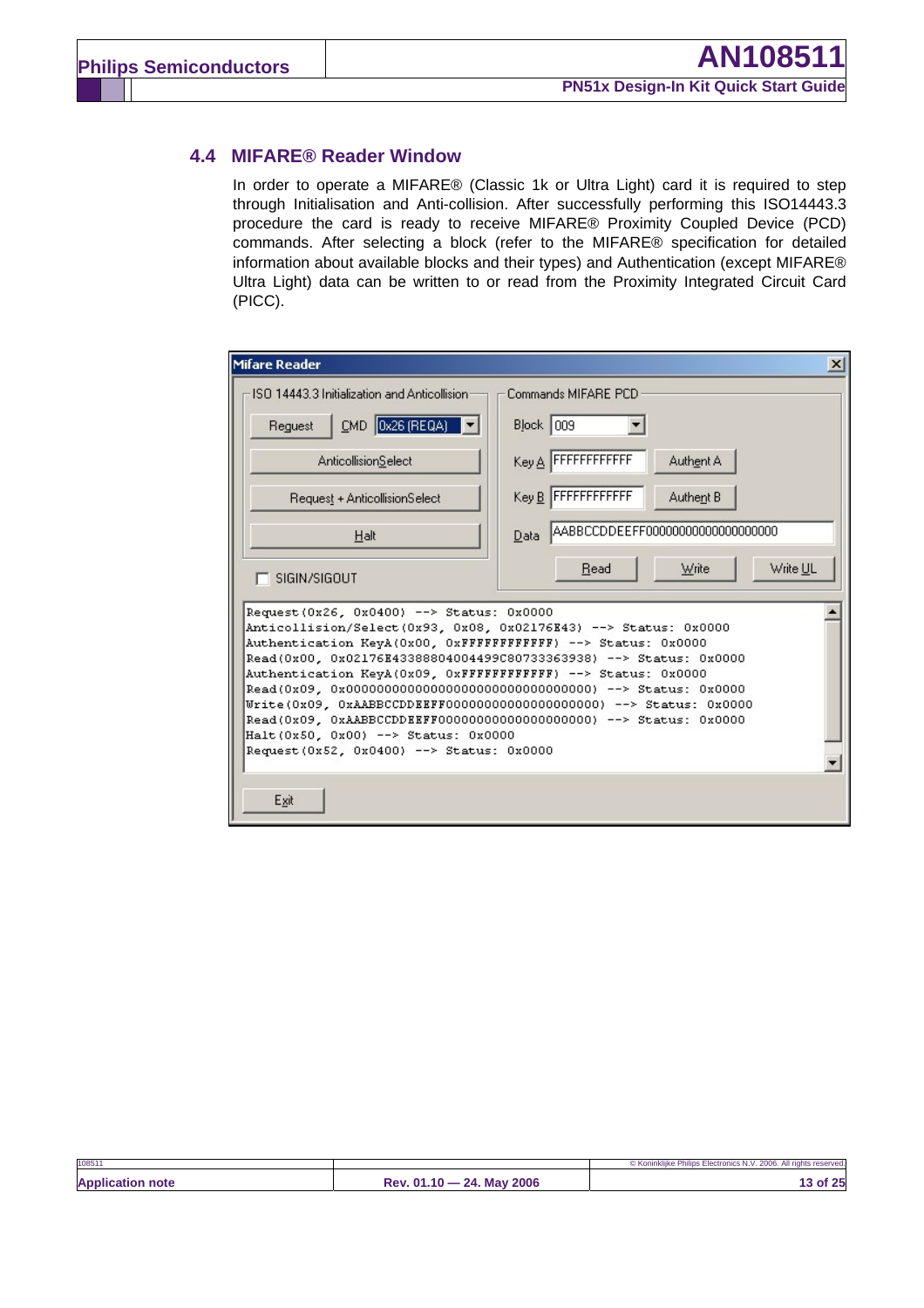# **5. Using the ExampleProject (VS .NET)**

The BFL is delivered in plain source and shall be used for testing purposes only. For the exact liability information please refer to the "BFL Reference Manual" section 1.3 "Liability Information".

### **5.1 Remark on NFCIP1 Compliancy**

Due to the BFL component approach it is a very flexible piece of software. It allows a large number of different implementations using more or less BFL components/ functionality.

To be compliant to ISO18092 NFCIP1 specifications it is mandatory to include the Active and Passive NFC communication components with its three data transmission speeds each. All other components provided are ADD-ONs, which allow additional communication modes.



Just to clarify: The components of "RF Chip Hardware Depending I/O" and "Platform and Peripheral Bus Depending I/O" have to be included in any of all possible solutions.

| 10851                   |                                                 | © Koninklijke Philips<br>.2006.<br>All rights reserved.<br><b>Electronics N.V</b> |
|-------------------------|-------------------------------------------------|-----------------------------------------------------------------------------------|
| <b>Application note</b> | 2006<br><b>24. May</b><br>Rev. 01.<br><b>40</b> | of 25<br>$\overline{ }$                                                           |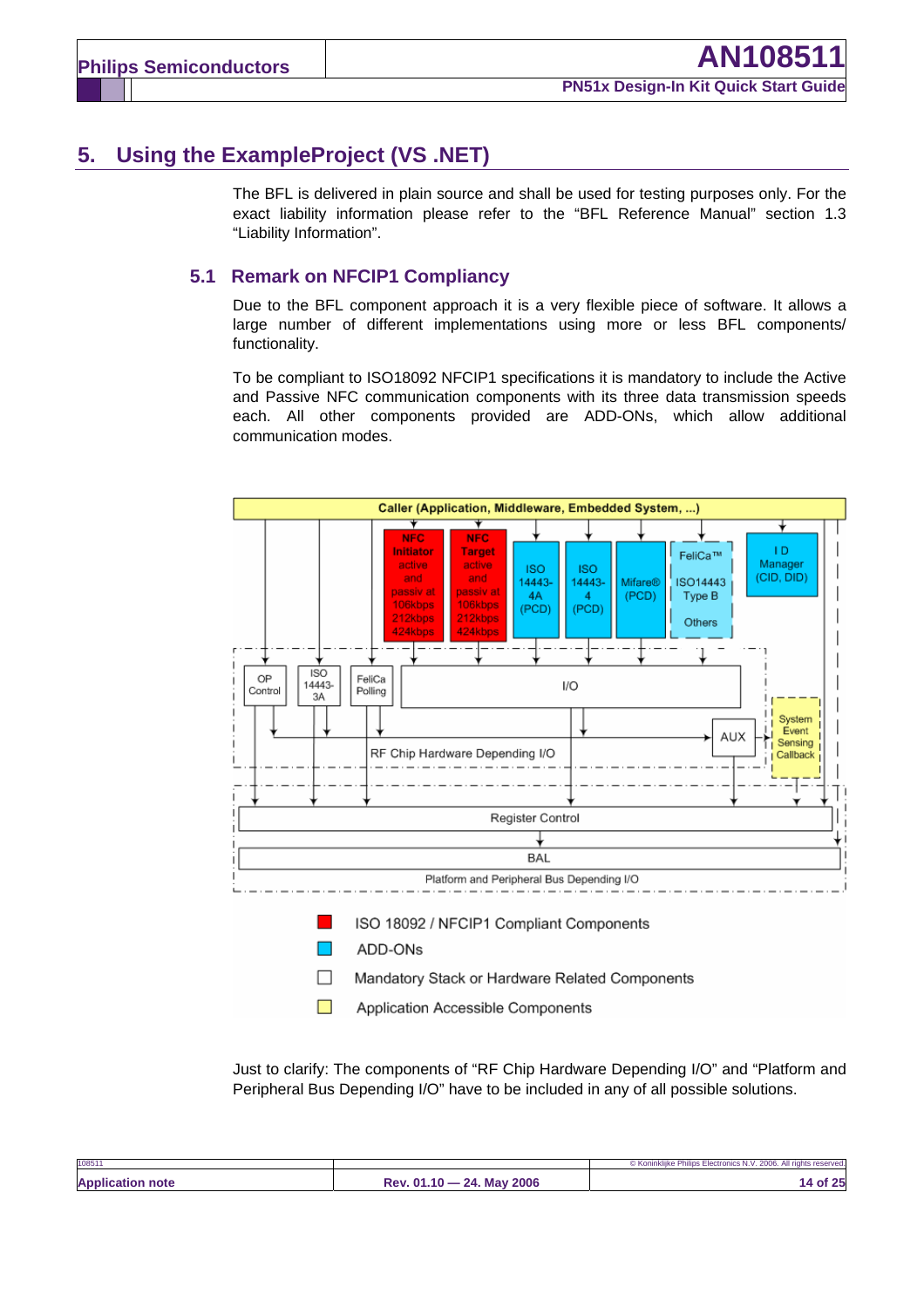#### **5.2 BFL C Version**

The example project should help you to take the first steps inside the Basic Function Library (BFL). This example was set up by using Visual Studio .NET. We will choose the C version as default and set up the MIFARE® reader functionality. Please start up the project: **Start/Programs/Philips Semiconductors/NFC PN51x Tools/ExampleProject .NET**

The mapped window is opened. To get a better overview you should enable the Solution Explorer. If not opened by default click on: **View/Solution Explorer** 

To open the ExampleProjectC: Double click in the Solution Explorer in the Source-Files-Folder the ExampleProjectC.c file.



The BFL consists of two projects. Both the C (ExampleProjectC) and the C++ (ExampleProject) versions are included. In principle all files should appear in the Solution Explorer. Here only the C tree was expanded.

| 108511                  |                                          | © Koninkliike Philips Electronics N.V. 2006. All rights reserved. |
|-------------------------|------------------------------------------|-------------------------------------------------------------------|
| <b>Application note</b> | <b>May 2006</b><br>24.<br>$Rev. 01.10 -$ | 15 of 25                                                          |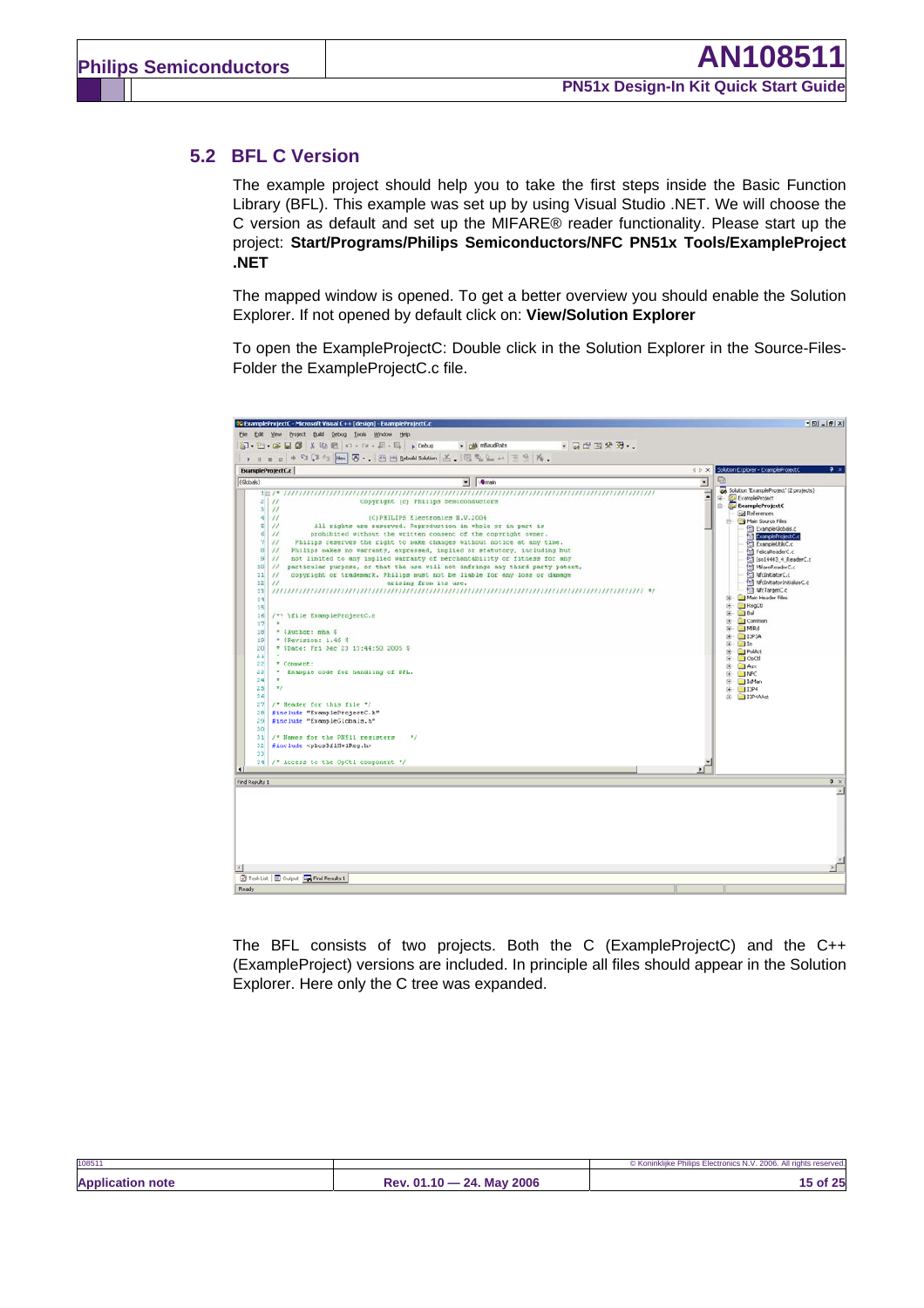

As mentioned we will start to work in the C environment: Right-click on the ExampleProjectC in the Solution Explorer. In the flip down menu select **Set as StartUp Project**.



Select with a right mouse click: **ExampleProjectC/ Properties**

Some further parameters have to be customized like the COM port used and the type of communication wanted.

| 10851                      |                                             | All rights reserved.<br>.2006.<br><b>AIV</b><br><i>©</i> Konınk <sup>ı</sup> |
|----------------------------|---------------------------------------------|------------------------------------------------------------------------------|
| <b>Application</b><br>note | 2006<br>01.10<br>Mav<br>24.<br>יים ס<br>ne. | つら<br>Ωt<br>23                                                               |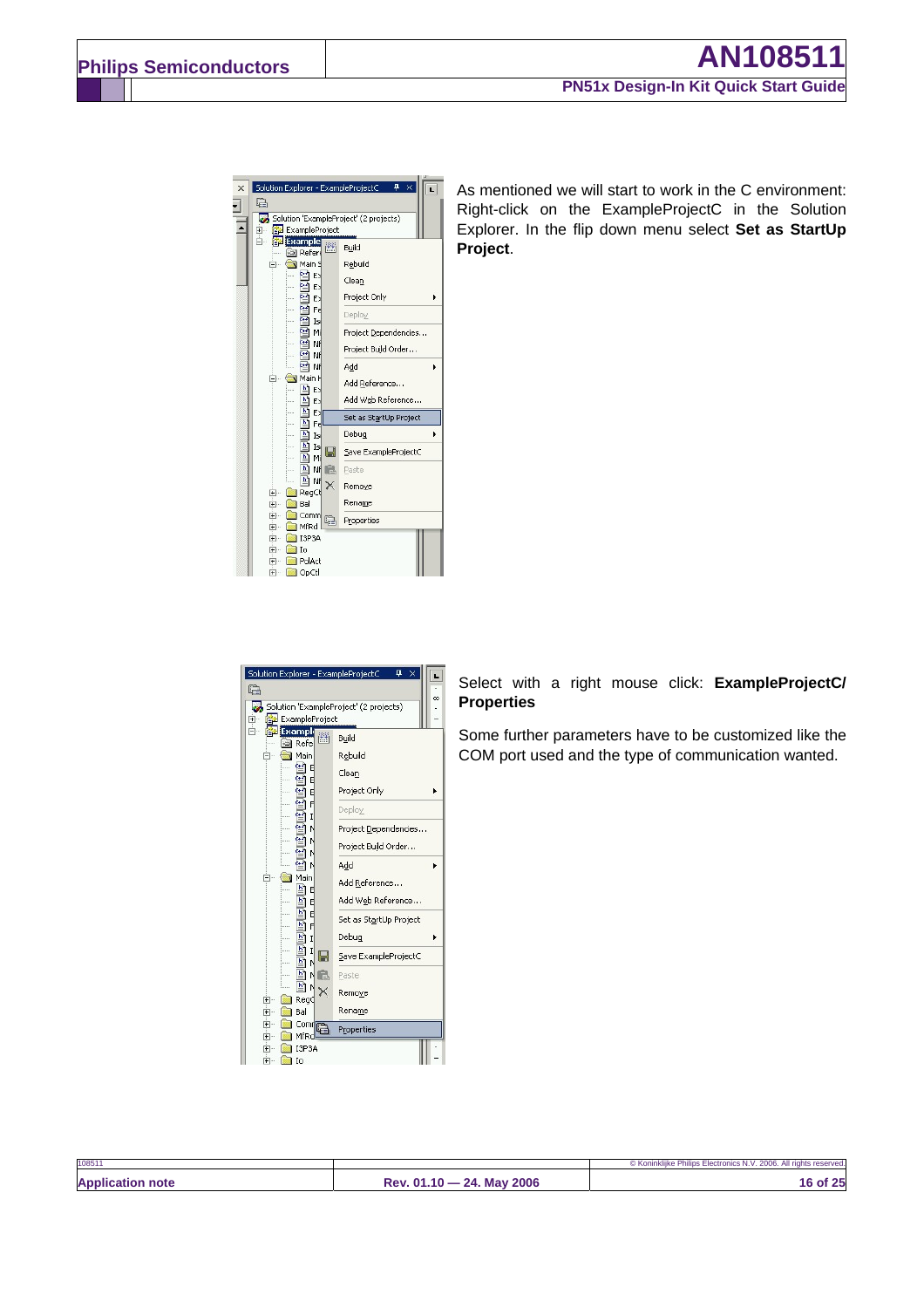The project property window opens:

In the example given we would choose NFC Initiator, passive @106kbps communication. Select the sub directory **Debugging.**

| <b>ExampleProjectC Property Pages</b>                                                             |                                                                                                                                                      |                                                    | $\vert x \vert$       |
|---------------------------------------------------------------------------------------------------|------------------------------------------------------------------------------------------------------------------------------------------------------|----------------------------------------------------|-----------------------|
| Active(Debug)<br>Configuration:<br>Configuration Properties<br>General<br>Debugging<br>$C/C++$    | Active(Win32)<br>Platform:<br>▼<br>$\boxminus$ Action<br>Command<br>Command Arguments<br>Working Directory                                           | \$(TargetPath)<br>-i com2 -o 3 -m p -s 0 -d 115200 | Configuration Manager |
| Linker<br><b>Browse Information</b><br><b>Build Events</b><br>Custom Build Step<br>Web Deployment | Attach<br>Symbol Path<br>$\Box$ Debuggers<br>Debugger Type<br>日 Remote Settings<br>Connection<br>Remote Machine<br>Remote Command<br><b>HTTP URL</b> | No.<br>Auto<br>Local                               |                       |
|                                                                                                   | <b>Command Arguments</b><br>The command line arguments to pass to the application.                                                                   | <b>OK</b><br>Cancel                                | Help<br>Apply         |

Insert the command arguments according to following scheme (Run the executable and add –h or -? as parameter):

| C:\winnt\system32\cmd.exe<br>$-1$ o                                                                                                                                                                                                                                                                                                                                                                                                                                                                                                                                                                                                                                                                          |
|--------------------------------------------------------------------------------------------------------------------------------------------------------------------------------------------------------------------------------------------------------------------------------------------------------------------------------------------------------------------------------------------------------------------------------------------------------------------------------------------------------------------------------------------------------------------------------------------------------------------------------------------------------------------------------------------------------------|
| C:\Program Files\Philips Semiconductors\NFC PN51x Tools U4.1.0\Bfl\ex\DebugC>Exa<br> mpleProjectC.exe −?                                                                                                                                                                                                                                                                                                                                                                                                                                                                                                                                                                                                     |
| ExampleProject/BFL Source Code Examples, (c) Philips Semiconductors 2004, 2005                                                                                                                                                                                                                                                                                                                                                                                                                                                                                                                                                                                                                               |
| Windows : ExampleProject[C].exe [-i ComIfc] [-o OpMode] [-m p¦a] [-s 0-2] [-h]<br>: C[pp]Example [-i ComIfc] [-o OpMode] [-m p¦a] [-s 0-2] [-h]<br>Linux                                                                                                                                                                                                                                                                                                                                                                                                                                                                                                                                                     |
| $-\mathbf{h}$<br>Show this help<br>-i ComIfc<br>RS232 Interface (e.g. -i COM1 or -i /dev/ttyS0)<br>RS232 Baudrate (default: 9600; e.g. -d 115200)<br>-d ComBr<br>Following baudrates are supported:<br>9600, 115200, 128000, 230400, 460800, 921600, 1288000<br>$-$ o [1-6] Operating Mode (e.g. $-$ o 3 for NFC Initiator)<br>Following Operating Modes are supported:<br>1  Mifare Reader<br>2  FeliCa Reader (just Polling)<br>3<br>NFC Initiator<br>4<br>NFC Target<br>5 $I\$ SO14443-4 Reader<br>6  Power Down Example<br>-m [pla] Passive/Active Mode (only relevant for NFC-I)<br>p Passive Mode<br>a  Active Mode<br>$-s$ [0-2] Bit Rate (only relevant for NFC-I)<br>106kBit/s<br>ø<br>1  212kBit/s |
| 2 $424kBit/s$<br> C:\Program Files\Philips Semiconductors\NFC PN51x Tools U4.1.0\Bfl\ex\DebugC>                                                                                                                                                                                                                                                                                                                                                                                                                                                                                                                                                                                                              |

| <b>Application note</b><br>Rev. 01.10 - 24. May 2006 | $^{\prime}$ of 25 |
|------------------------------------------------------|-------------------|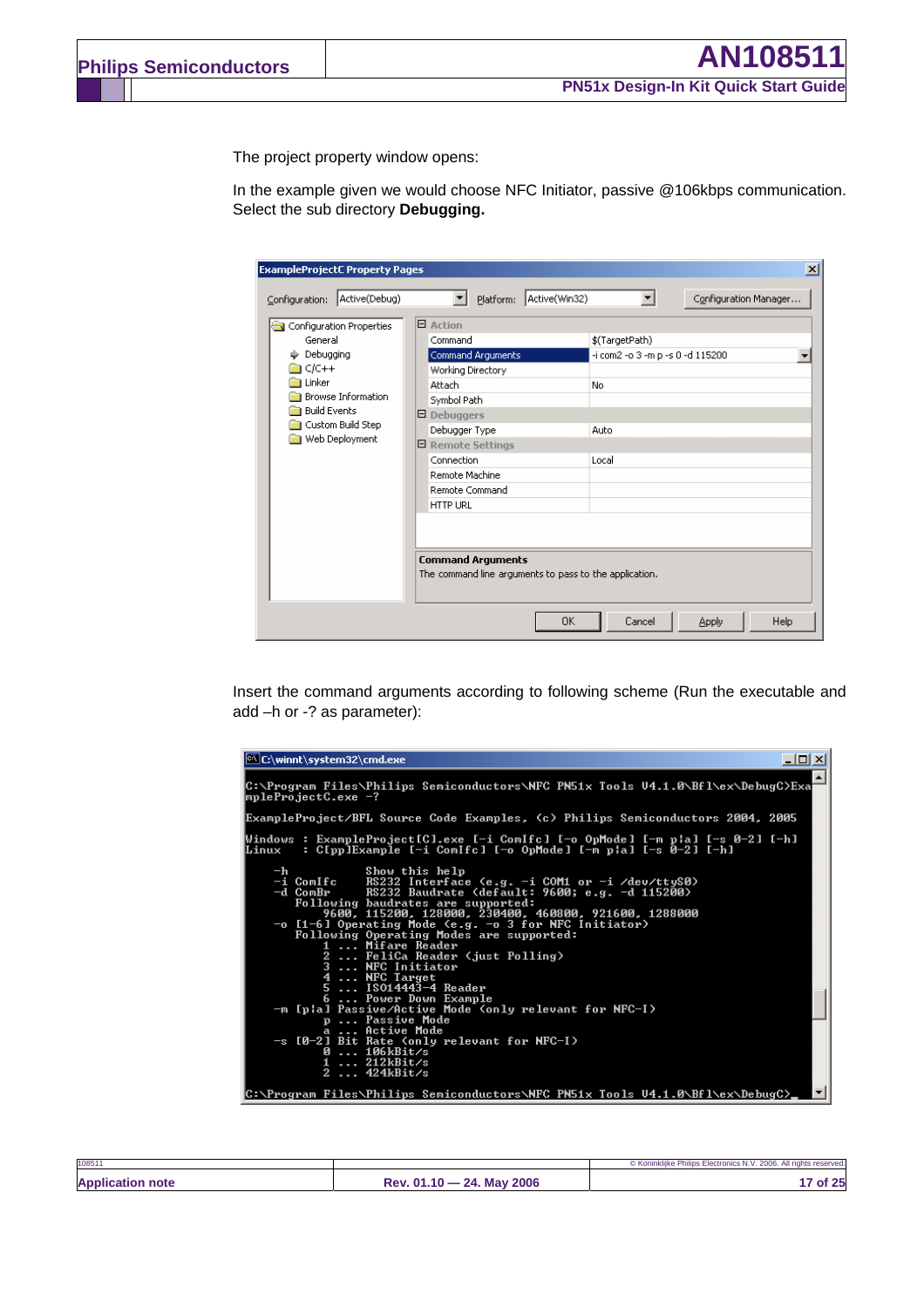**Attention:** These properties exist for the C as for the C++ part. If no connection could be established with your PN51x-demoboard first check if the property page has been filled out correctly!

Complete the setup with **Apply** and **OK**.

The project is now ready to be build and linked: Build/Build Solution

To avoid any conflict on the serial port please close the port you are using in the Joiner-PC-Serial if the window is still open.

To see any result we have to set a breakpoint after the MIFARE® reader example. Please set the parameters in the properties page accordingly (e.g. -i com2 -o 1).



A breakpoint is set (ExampleProjectC.c) either by double-clicking on the gray left strip where the red dot appears or by setting the courser to the wanted line and selecting Debug/New Breakpoint.

| 10851                   |                           | © Koninklijke Philips Electronics N.V. 2006. All rights reserved. |
|-------------------------|---------------------------|-------------------------------------------------------------------|
| <b>Application note</b> | Rev. 01.10 - 24. May 2006 | 18 of 25                                                          |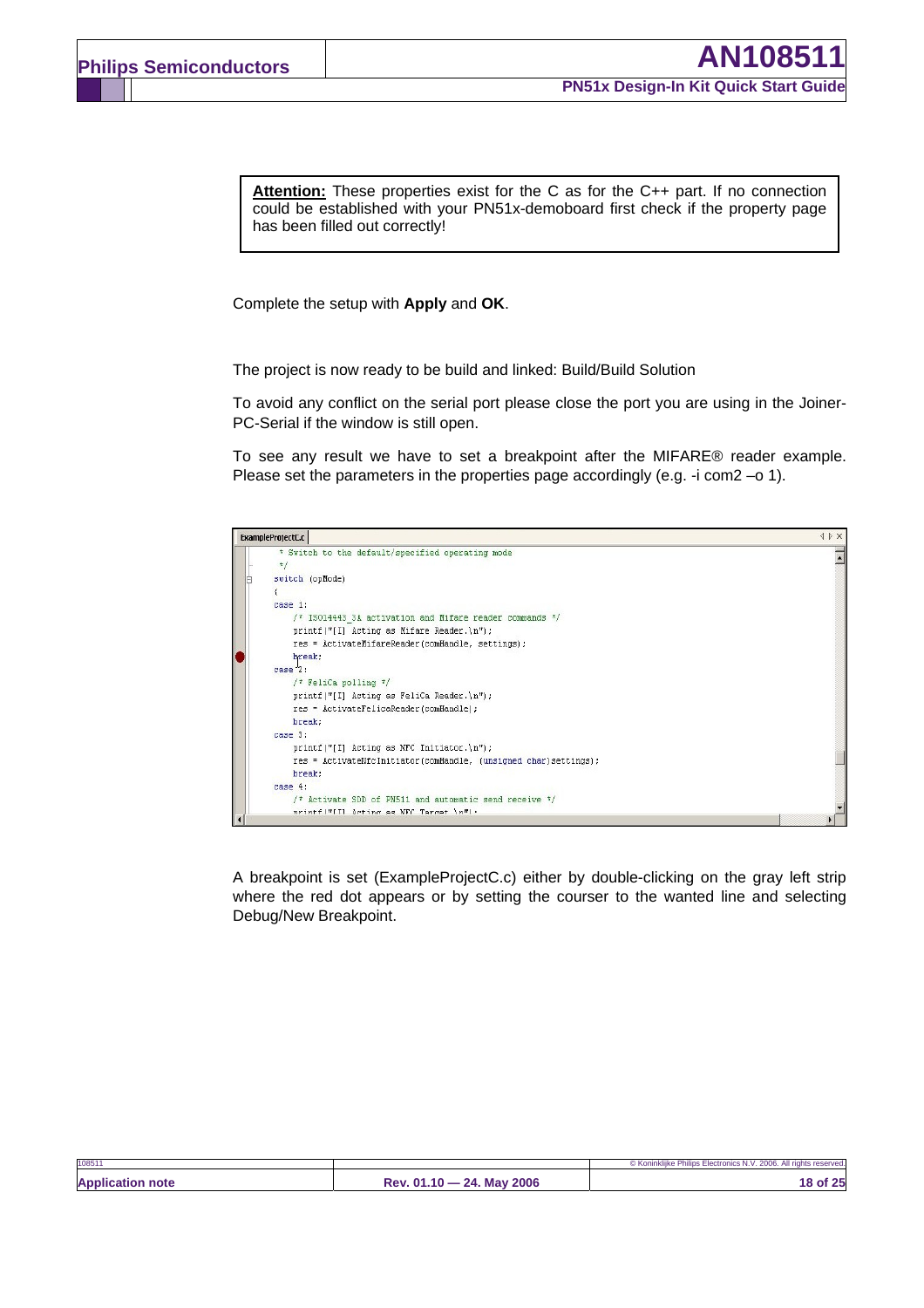Take a MIFARE® Classic 1k card and apply it onto the Demoboard. Start the communication with Debug/Start. The DOS debug window informs you about the several steps taken:

| $\mathbb{P}$ c:\Program Files\Philips Semiconductors\NFC PN51x Tools V4.1.0\Bfl\ex\DebugC\ExampleProjectC.exe $\blacksquare$ $\blacksquare$ $\boxtimes$ |  |
|---------------------------------------------------------------------------------------------------------------------------------------------------------|--|
| [[I] Using Interface com2.                                                                                                                              |  |
| [[I] Using Operating Mode 1                                                                                                                             |  |
| [[I] Hello, this is PN51x — hardware version 8.0                                                                                                        |  |
| [[I] Acting as Mifare Reader.                                                                                                                           |  |
| [I] ATQA = 04 00                                                                                                                                        |  |
| I[I] UID: 16003D74           SAK: 08                                                                                                                    |  |
| [[I] Assuming that this is a Mifare Standard card.                                                                                                      |  |
| Authentication of block 06 successful, continue operation.                                                                                              |  |
| Mifare Read: Block=06, Data: 713D6E6663696431266C723D0C506869                                                                                           |  |
| Write of block 05 successful, continue operation.                                                                                                       |  |
| Mifare Read: Block=05, Data: 101112131415161718191A1B1C1D1E1F                                                                                           |  |
| Authentication of block 09 successful, continue operation.                                                                                              |  |
| Write successful, continue operation.                                                                                                                   |  |
| Mifare Read: Block=09, Data: 640000009BFFFFFF6400000009F609F6                                                                                           |  |
| Increment successful, continue operation.                                                                                                               |  |
| Transfer successful, continue operation.                                                                                                                |  |
| Mifare Read: Block=09, Data: 740000008BFFFFFF7 <u>400000009F609F6</u>                                                                                   |  |
| Decrement of block 09 successful, continue operation.                                                                                                   |  |
| Transfer to block 09 successful, continue operation.                                                                                                    |  |
| Mifare Read: Block=09, Data: 54000000ABFFFFFF5400000009F609F6                                                                                           |  |
| Restore of block 09 successful, continue operation.                                                                                                     |  |
| Transfer to block 08 successful, continue operation.                                                                                                    |  |
| Mifare Read: Block=08, Data: 54000000ABFFFFFF5400000009F609F6                                                                                           |  |
| Halt probably successful, timeout occured                                                                                                               |  |
|                                                                                                                                                         |  |

To continue either press F5 or use the courser to select **Debug/Continue**. The communication is cleaned up and closed.

The output for a Mifare UL card (using the same configuration):



| 108511                  |                                     | © Koninkliike Philips Electronics N.V. 2006. All rights reserved. |
|-------------------------|-------------------------------------|-------------------------------------------------------------------|
| <b>Application note</b> | $-24.$ May 2006<br>$Rev. 01.10 - 1$ | 19 of 25                                                          |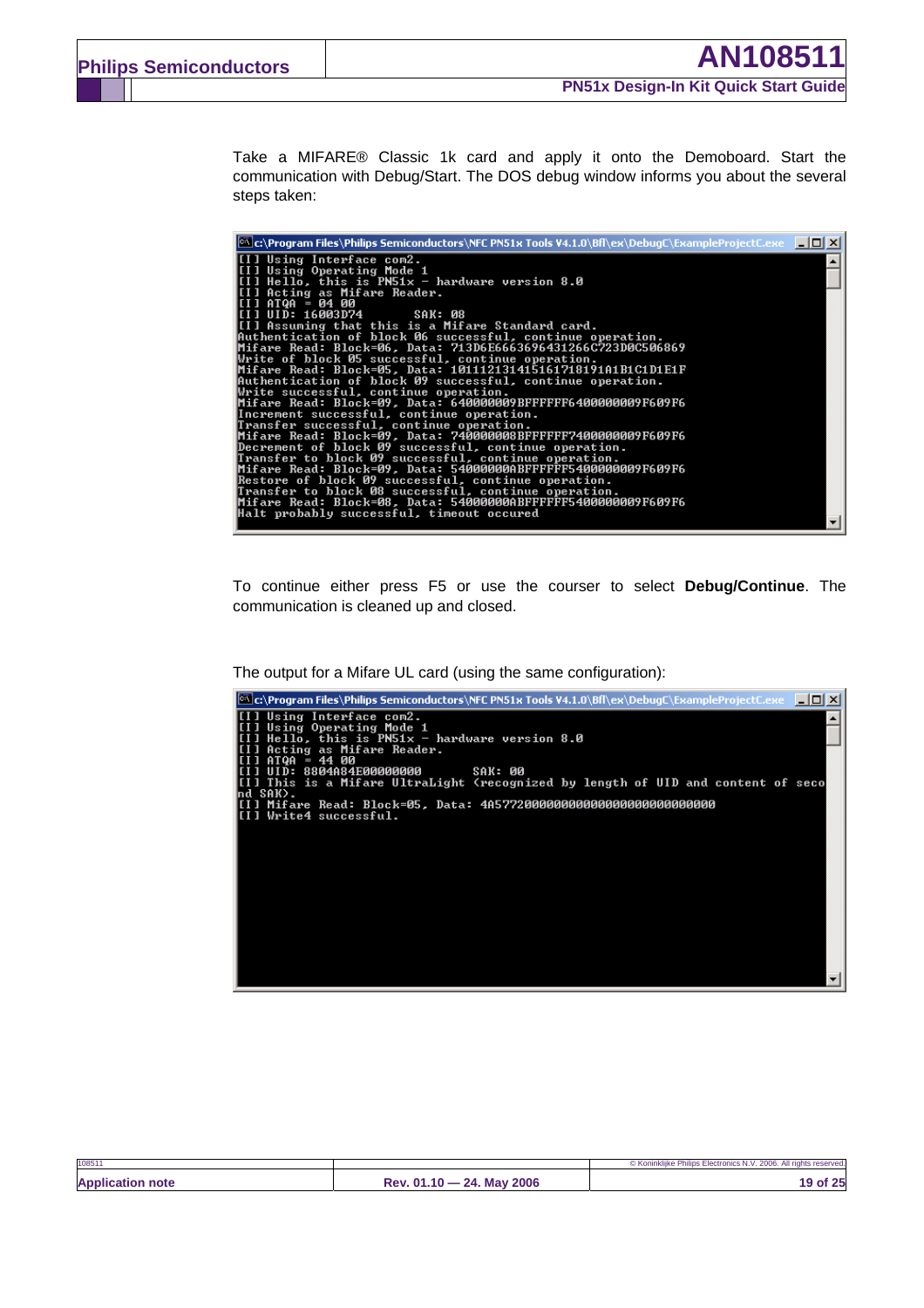### **5.3 The Command Window**

If you want to try out your project by using the command window – this is possible, too. Parse through your file system until you finally arrive at the ExampleProjectC.exe location. You may choose between different arguments to set and configure the executable file without recompiling the whole project. For an overview just enter **ExampleProjectC.exe –h** or **ExampleProjectC.exe –?**.

| <b>EX C:\winnt\system32\cmd.exe</b><br>$ \Box$ $\times$                                                                                                                                                                                                                                                                                                                                                                                                                                                                                                                          |  |
|----------------------------------------------------------------------------------------------------------------------------------------------------------------------------------------------------------------------------------------------------------------------------------------------------------------------------------------------------------------------------------------------------------------------------------------------------------------------------------------------------------------------------------------------------------------------------------|--|
| C:\Program Files\Philips Semiconductors\NFC PN51x Tools U4.1.0\Bfl\ex\DebugC>Exa<br> mpleProjectC.exe −?                                                                                                                                                                                                                                                                                                                                                                                                                                                                         |  |
| ExampleProject/BFL Source Code Examples, (c) Philips Semiconductors 2004, 2005                                                                                                                                                                                                                                                                                                                                                                                                                                                                                                   |  |
| Windows : ExampleProject[C].exe [-i ComIfc] [-o OpMode] [-m p¦a] [-s 0-2] [-h]<br>: C[pp]Example [-i Com[fc] [-o OpMode] [-m p¦a] [-s 0-2] [-h]<br>Linux                                                                                                                                                                                                                                                                                                                                                                                                                         |  |
| Show this help<br>$-\mathbf{h}$<br>$-i$ ComIfc<br>RS232 Interface (e.g. -i COM1 or -i /dev/ttyS0)<br>RS232 Baudrate (default: 9600; e.g. -d 115200)<br>-d ComBr<br>Following baudrates are supported:<br>9600, 115200, 128000, 230400, 460800, 921600, 1288000<br>$-$ o [1-6] Operating Mode (e.g. $-$ o 3 for NFC Initiator)<br>Following Operating Modes are supported:<br>1  Mifare Reader<br>2  FeliCa Reader (just Polling)<br>3  NFC Initiator<br>4  NFC Target<br>5  ISO14443-4 Reader<br>6  Power Down Example<br>-m [pla] Passive/Active Mode (only relevant for NFC-I) |  |
| p Passive Mode<br>a  Active Mode<br>-s [0-2] Bit Rate (only relevant for NFC-I)<br>0106kBit/s<br>1 $212kBit/s$<br>2 $424kBit/s$                                                                                                                                                                                                                                                                                                                                                                                                                                                  |  |
| C:\Program_Files\Philips_Semiconductors\NFC_PN51x_Tools_U4.1.0\Bfl\ex\DebugC>                                                                                                                                                                                                                                                                                                                                                                                                                                                                                                    |  |

Congratulations! You managed to set-up and use the BFL. If you want to gain more knowledge about its structure - there is no better way than stepping through the examples looking at the parameters and functions.

Further information can be obtained by reading the documentation provided within the Design-In-Kit like the "PN51x Programmers Manual".

Good Speed for your Design-In!

| 108511                  |                           | © Koninklijke Philips Electronics N.V. 2006. All rights reserved. |
|-------------------------|---------------------------|-------------------------------------------------------------------|
| <b>Application note</b> | Rev. 01.10 - 24. May 2006 | 20 of 25                                                          |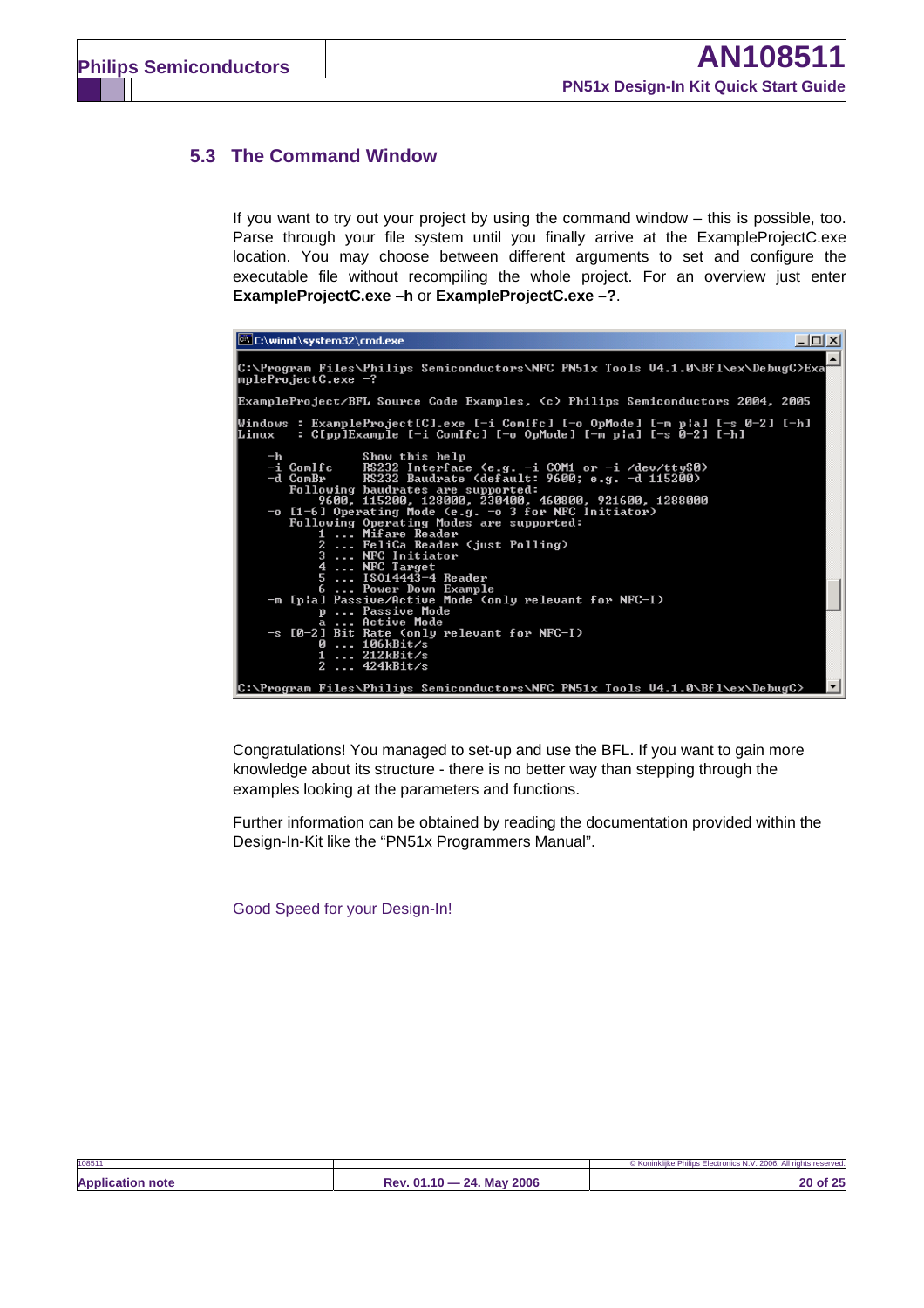# **6. APPENDIX A: Parser Command Overview of JoinerPCSerial**

The parser supports commands for both PC (host) and Joiner control. Two-letter commands control the chip three-letter commands represent the host-side. Always keep a space between command and parameter.

### **6.1 Joiner-Related Commands**

| <b>Commands</b> | <b>Synopsis</b>                                      | <b>Description</b>                                                                                                                                                                                                                                                                                                                     |
|-----------------|------------------------------------------------------|----------------------------------------------------------------------------------------------------------------------------------------------------------------------------------------------------------------------------------------------------------------------------------------------------------------------------------------|
| <b>SR</b>       | SR <address> <data></data></address>                 | The SR function sets a Joiner register, located at<br>address <address> according to data <data>,<br/>both specified as an 8-bit HEX value.</data></address>                                                                                                                                                                           |
| GR.             | GR <address></address>                               | The GR function gets data from a Joiner register,<br>located at address <address> (8-bit HEX). The<br/>retrieved value is stored in IOR.</address>                                                                                                                                                                                     |
| <b>MR</b>       | MR <address> <mask> <set></set></mask></address>     | The MR function modifies a Joiner register,<br>located at address <address>. The mask <mask><br/>specifies which bits to modify by having the<br/>corresponding bits set. If the <set> parameter is<br/>nonzero, the corresponding bits are set,<br/>otherwise cleared. All values are in 8-bit HEX<br/>format.</set></mask></address> |
| <b>RE</b>       | RE <address> <data></data></address>                 | The RE function compares a Joiner register,<br>located at address <address> to data, specified in<br/>the <data> parameter. If equal, IOR is 0,<br/>otherwise 1. All values are in 8-bit HEX format.</data></address>                                                                                                                  |
| RF              | $RF$ <address> <data> <mask></mask></data></address> | The RF function compares a Joiner register,<br>located at address <address> to data, specified in<br/>the <data> parameter, AND' ed with the content<br/>of <mask>. If equal, IOR is 0, otherwise 1. All<br/>values are in 8-bit HEX format.</mask></data></address>                                                                   |

**Table 1: Joiner Commands** 

| 108511                  |                           | © Koninklijke Philips Electronics N.V. 2006. All rights reserved. |
|-------------------------|---------------------------|-------------------------------------------------------------------|
| <b>Application note</b> | Rev. 01.10 - 24. May 2006 | 21 of 25                                                          |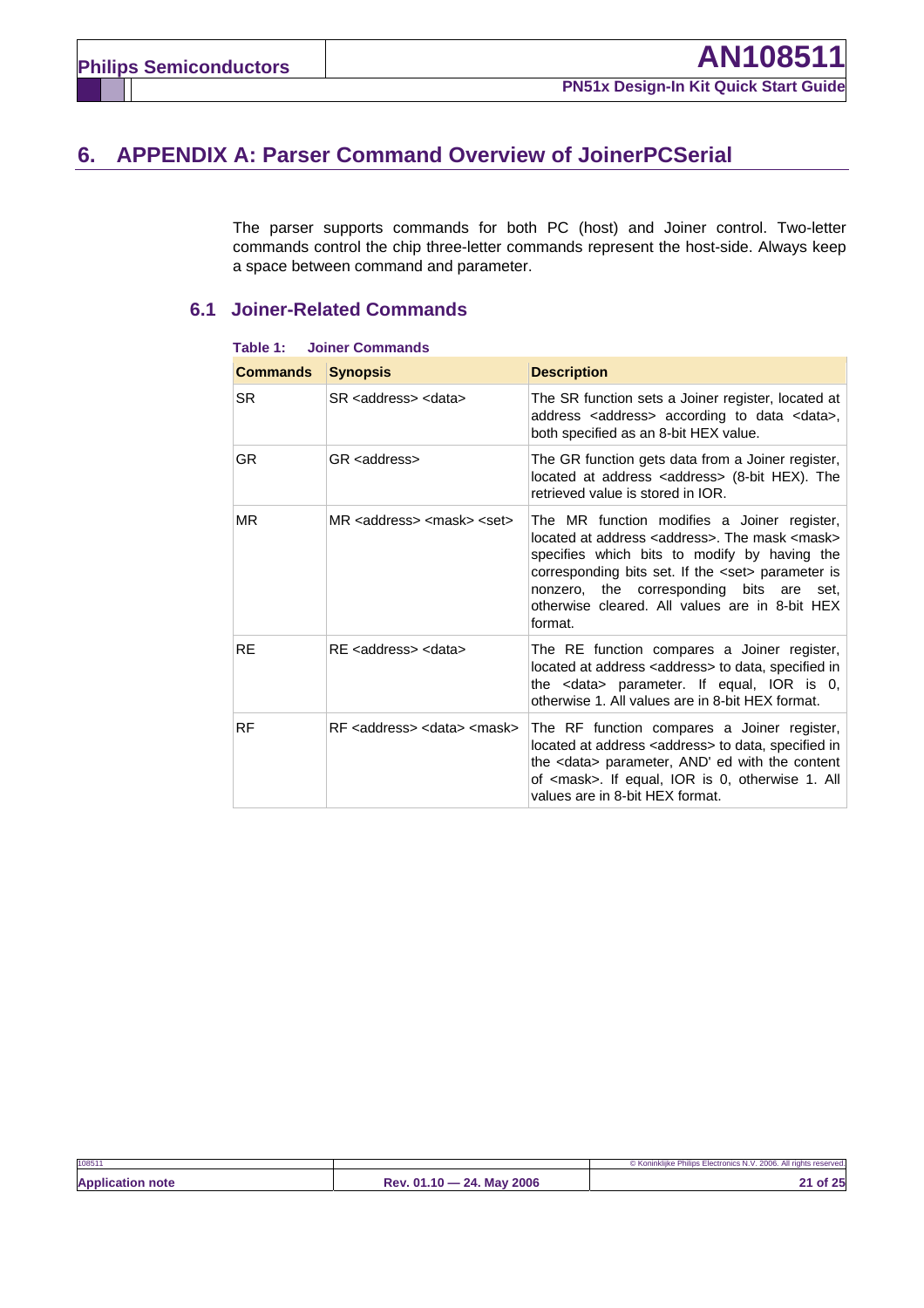## **6.2 Host-Related Commands**

| Table 2:        | <b>Host Related Commands</b>                                                       |                                                                                                                                                                                                                                                                      |
|-----------------|------------------------------------------------------------------------------------|----------------------------------------------------------------------------------------------------------------------------------------------------------------------------------------------------------------------------------------------------------------------|
| <b>Commands</b> | <b>Synopsis</b>                                                                    | <b>Description</b>                                                                                                                                                                                                                                                   |
| <b>CHB</b>      | CHB <bit-rate></bit-rate>                                                          | The CHB function sets the <bitrate> (in bps) of the<br/>PC serial port. Possible values are: {9600, 19200,<br/>38400, 57600, 115200}.</bitrate>                                                                                                                      |
| <b>WIE</b>      | WIE < timeout ms>                                                                  | The WIE function waits for an edge at the serial port's<br>RI pin. Maximum waiting time is specified by <timeout<br>ms&gt;, in [ms]. This function should be used with<br/>caution only (not recommended).</timeout<br>                                              |
| <b>WIL</b>      | WIL <level> <timeout ms=""></timeout></level>                                      | The WIL function waits for the serial port's RI pin to<br>reach a certain logical level, specified by <level>, (=<br/>{0, 1}) Maximum waiting time is specified by <timeout<br>ms&gt;, in [ms]. This is the preferred intr. function.</timeout<br></level>           |
| <b>SLP</b>      | SLP <timeout ms=""></timeout>                                                      | The SLP function waits for the time is specified by<br><timeout ms="">, in [ms]<br/>to expire.</timeout>                                                                                                                                                             |
| <b>CLL</b>      | <b>CLL</b>                                                                         | The CLL function removes all content from the<br>application's LOG window.                                                                                                                                                                                           |
| //              | // <comment text=""></comment>                                                     | The // function does nothing but allow comments<br>being added to a script. The text < Comment Text><br>must be separated from the command by at least one<br>blank.                                                                                                 |
|                 | //> <message text=""></message>                                                    | The //> function allows messages to be displayed<br>during script execution. The text <message text=""><br/>must be separated from the command by at least one<br/>blank.</message>                                                                                  |
| //#             | $//# <$ data>                                                                      | The //# function allows data to be displayed during<br>script execution. The <data> parameter can be either<br/>plain data (8-bit HEX) or a User Register.</data>                                                                                                    |
| JMP             | JMP <destination></destination>                                                    | The JMP function skips script commands until a label<br>with the name <destination> is found. The label name<br/><destination> should contain only {az, AZ, _}.</destination></destination>                                                                          |
| JNE             | JNE <value> <compare<br>value&gt; <destination></destination></compare<br></value> | The JNE function compares User Register or plain<br>data <value> to <compare value="">. If unequal, the<br/>function skips script commands until a label with the<br/>name <destination> is found. Data are in 8-bit HEX<br/>format.</destination></compare></value> |
| $\mathbb{R}^2$  | $\ldots$ <destination></destination>                                               | The ::: function is the $\leq$ destination> of the JUMP<br>commands. The label name <destination> should<br/>contain only <math>\{az, AZ, \_\}.</math></destination>                                                                                                 |
| <b>MOV</b>      | MOV <destination><br/><source/></destination>                                      | The MOV function copies User Register or plain data<br>from <source/> to <destination>. Data are in 8-bit<br/>HEX format.</destination>                                                                                                                              |
| <b>INC</b>      | INC <user register=""></user>                                                      | The INC function increments a user register.                                                                                                                                                                                                                         |
| DEC             | DEC <user register=""></user>                                                      | The DEC function decrements a user register.                                                                                                                                                                                                                         |

| 10851                   |                                  | © Koninklijke Philips Electronics N.V. 2006. All rights reserved. |
|-------------------------|----------------------------------|-------------------------------------------------------------------|
| <b>Application note</b> | $24.$ May 2006<br>$Rev. 01.10 -$ | 22 of 25                                                          |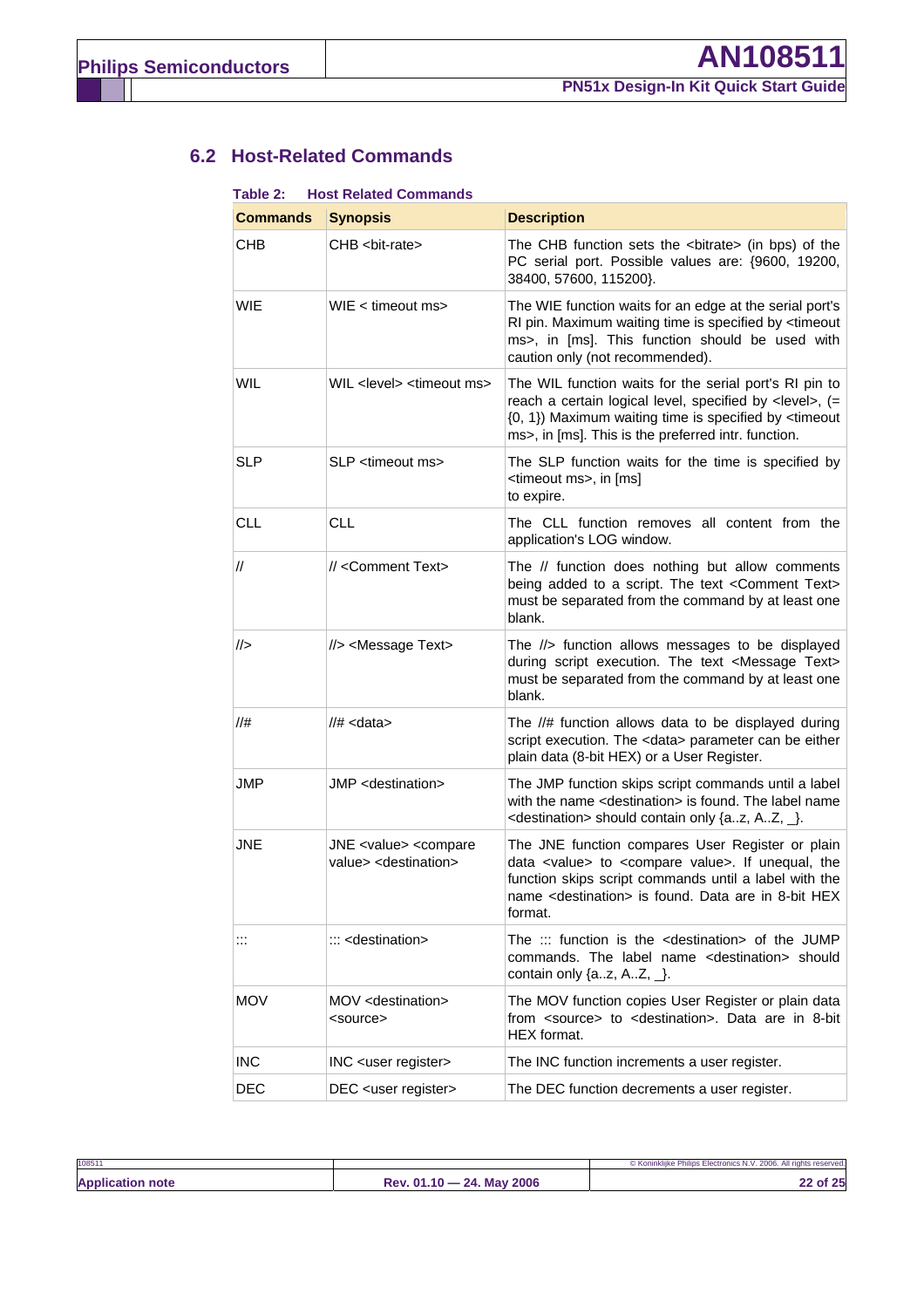### **6.3 Registers**

| <b>Registers</b> | <b>Scope</b>           | <b>Description</b>                                                                                                                                                                                                                      |
|------------------|------------------------|-----------------------------------------------------------------------------------------------------------------------------------------------------------------------------------------------------------------------------------------|
| MLOML7           | <b>General Purpose</b> | These registers can be used to store internal variables, loop<br>counters, comparison references and other types of items useful<br>for script execution control.                                                                       |
| <b>IOR</b>       | I/O Result             | This variable receives the result of an I/O operation (see Joiner-<br>Related Commands). This can either be any numerical value in<br>case of register content retrieval or a Boolean value pointing out<br>the result of a comparison. |
| <b>IOE</b>       | I/O Error              | This register served as an I/O error indicator. It merely points out<br>the fact that an error has occurred, not the type of error itself. In<br>case of success the value is 0, otherwise 1.                                           |

# **7. Appendix B: BFL, GCC, Linux**

If you want to run the BFL under Linux there is a makefile available for GNU Compiler Collection (GCC) v3.3. It was verified to run under Fedora Linux Core 2.

The makefile is located in the same directory as the VS .NET project files.

You will find further information in the "BFL Reference Manual" section 2.24 "Using the ExampleProject".

| 108511                  |                           | © Koninklijke Philips Electronics N.V. 2006. All rights reserved. |
|-------------------------|---------------------------|-------------------------------------------------------------------|
| <b>Application note</b> | Rev. 01.10 - 24. May 2006 | 23 of 25                                                          |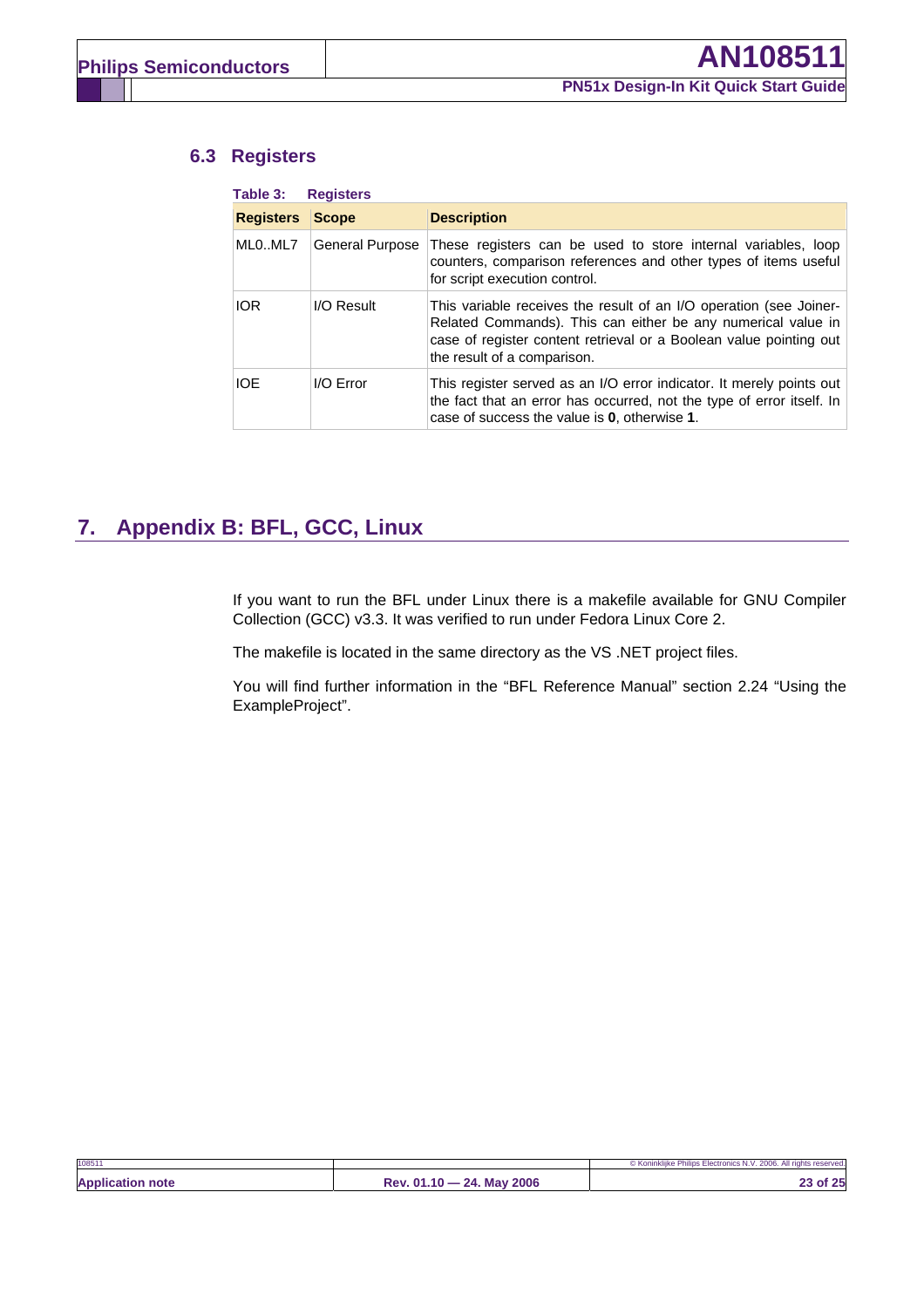## **8. Disclaimers**

**Life support —** These products are not designed for use in life support appliances, devices, or systems where malfunction of these products can reasonably be expected to result in personal injury. Philips Semiconductors customers using or selling these products for use in such applications do so at their own risk and agree to fully indemnify Philips Semiconductors for any damages resulting from such application.

**Right to make changes —** Philips Semiconductors reserves the right to make changes in the products - including circuits, standard cells, and/or software - described or contained herein in order to improve design and/or performance. When the product is in full production (status 'Production'), relevant changes will be communicated via a Customer Product/Process Change Notification (CPCN). Philips Semiconductors assumes no responsibility or liability for the use of any of these products, conveys no licence or title under any patent, copyright, or mask work right to these products, and makes no representations or warranties that these products are free from patent, copyright, or mask work right infringement, unless otherwise specified.

**Application information —** Applications that are described herein for any of these products are for illustrative purposes only. Philips Semiconductors make no representation or warranty that such applications will be suitable for the specified use without further testing or modification.

# **9. Licenses**

#### **Purchase of Philips I<sup>2</sup>C components**



**Purchase of Philips I<sup>2</sup>C components conveys a license** under the Philips'  $I^2C$  patent to use the components in the  $I<sup>2</sup>C$  system provided the system conforms to the  $I<sup>2</sup>C$ specification defined by Philips. This specification can be ordered using the code 9398 393 40011.

#### **Purchase of Philips RC5 components**

Purchase of Philips RC5 components conveys a license under the Philips RC5 patent to use the components in RC5 system products conforming to the RC5 standard UATM-5000 for allocation of remote control commands defined by Philips.

# **10. Patents**

Notice is herewith given that the subject device uses one or more of the following patents and that each of these patents may have corresponding patents in other jurisdictions.

<Patent ID> - <patent owner>

# **11. Trademarks**

**MIFARE® —** is a registered trademark of Royal Philips Electronics **FeliCa™ —** is a trademark of Sony Cooperation

| 10851                   |                           | © Koninklijke Philips Electronics N.V. 2006. All rights reserved. |
|-------------------------|---------------------------|-------------------------------------------------------------------|
| <b>Application note</b> | Rev. 01.10 - 24. May 2006 | 24 of 25                                                          |